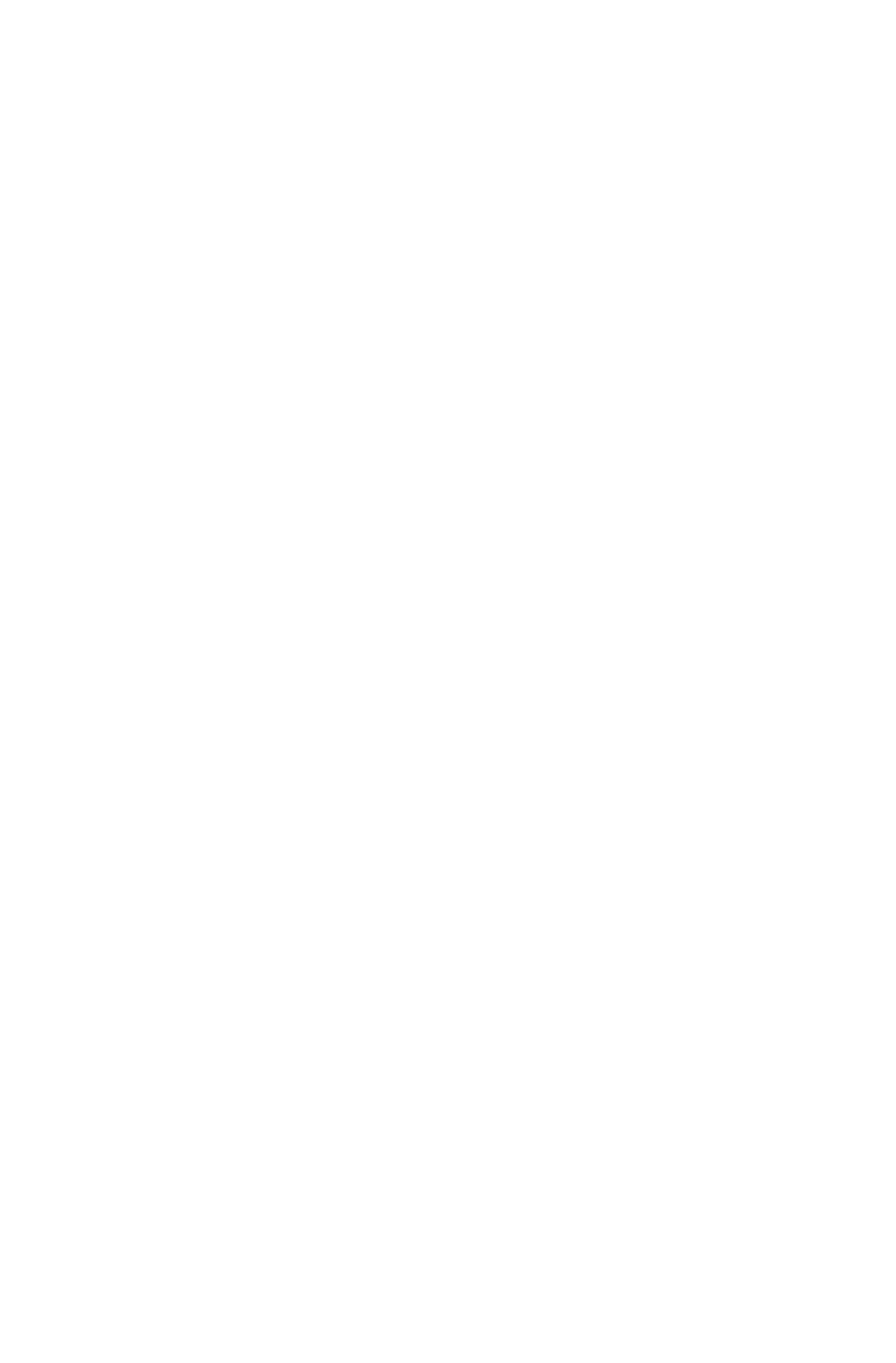# The WisCon Chronicles volume 9

## Intersections and Alliances

Edited by Mary Anne Mohanraj



aqueduct press | seattle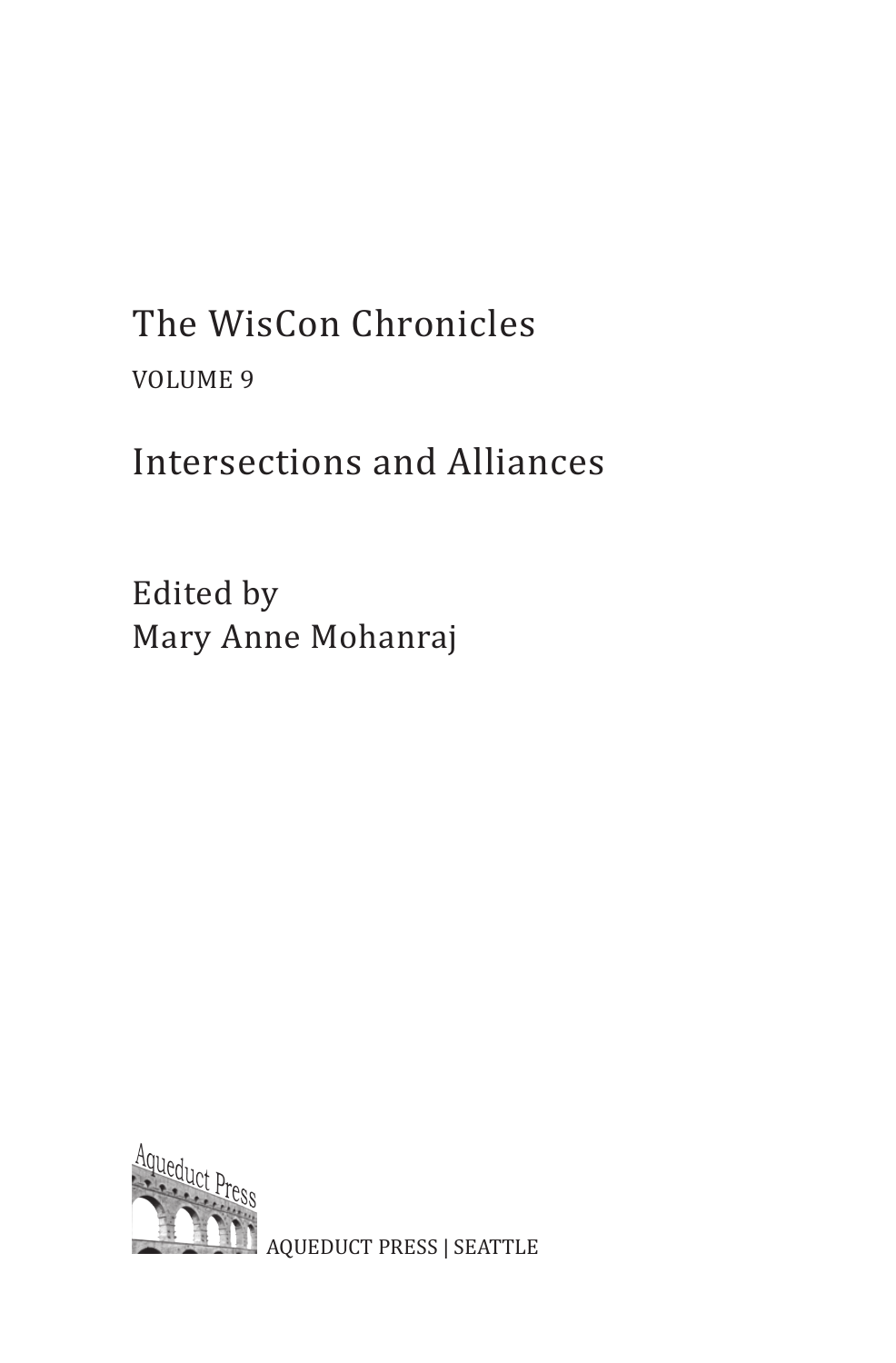Aqueduct Press PO Box 95787 Seattle wa 98145-2787 www.aqueductpress.com

The WisCon Chronicles, Vol. 9 Intersections and Alliances

Copyright © 2015 by Mary Anne Mohanraj All rights revert to authors and artists.

isbn: 978-1-61976-087-5 9 8 7 6 5 4 3 2 1

Cover illustration: "Reclaiming an Ancient Self," © Sharon E. Sutton, 2014

Supported by a grant from the Society for the Furtherance & Study of Fantasy & Science Fiction [SF3].

Printed in the United States of America by Applied Digital Imaging, Bellingham, WA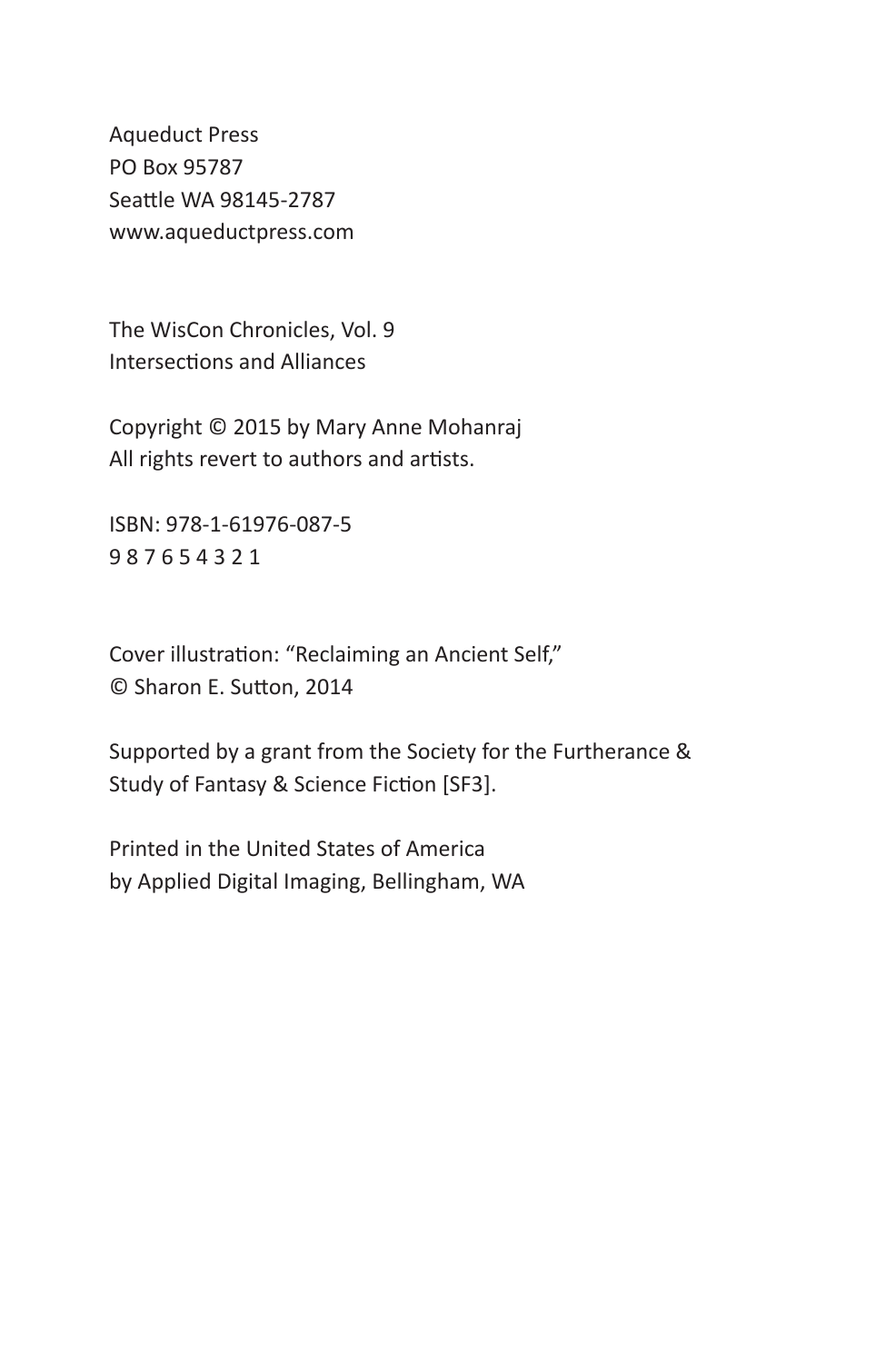*To Nalo Hopkinson and Debbie Notkin, who brought me into the conversation. And with thanks and love to Jed Hartman, Benjamin Rosenbaum, Kat Tanaka Okopnik, and Kevin Whyte, who have challenged and deepened my understanding through many years of productive arguments.*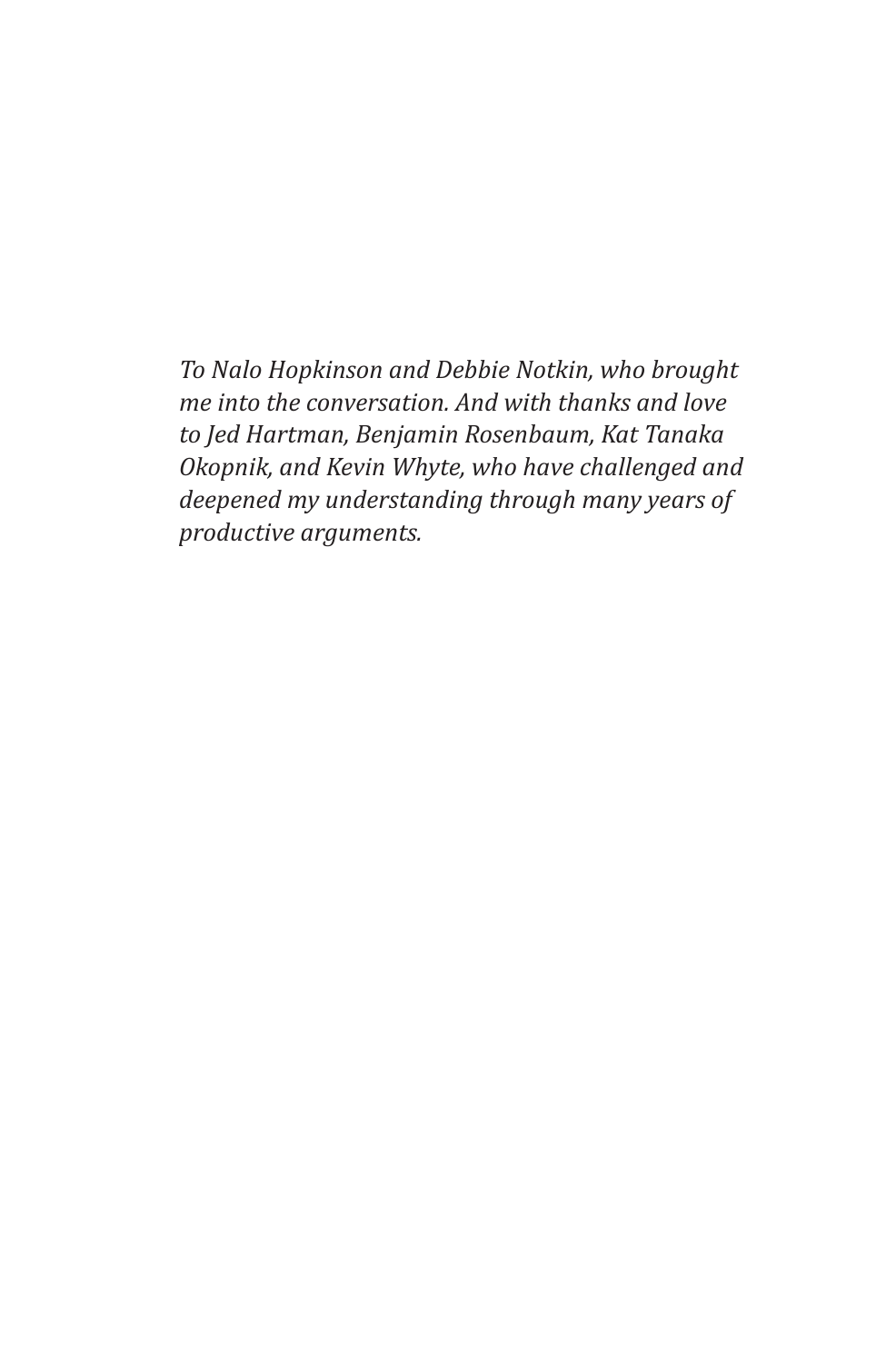Thank you for purchasing this volume of The WisCon Chronicles. A copy of the expanded e-book version is included in your purchase.

For your complimentary copy of the e-book, write to info@aqueductpress.com, with a subject header of "WisCon Chronicles E-book," and in the body of the email, one of the following codes:

- ◆ WCC9MOBI for a mobi edition
- WCC9EPUB for the epub edition
- WCC9PDF for a pdf edition.

Short descriptions of the essays that are only in the e-book are included in this print book.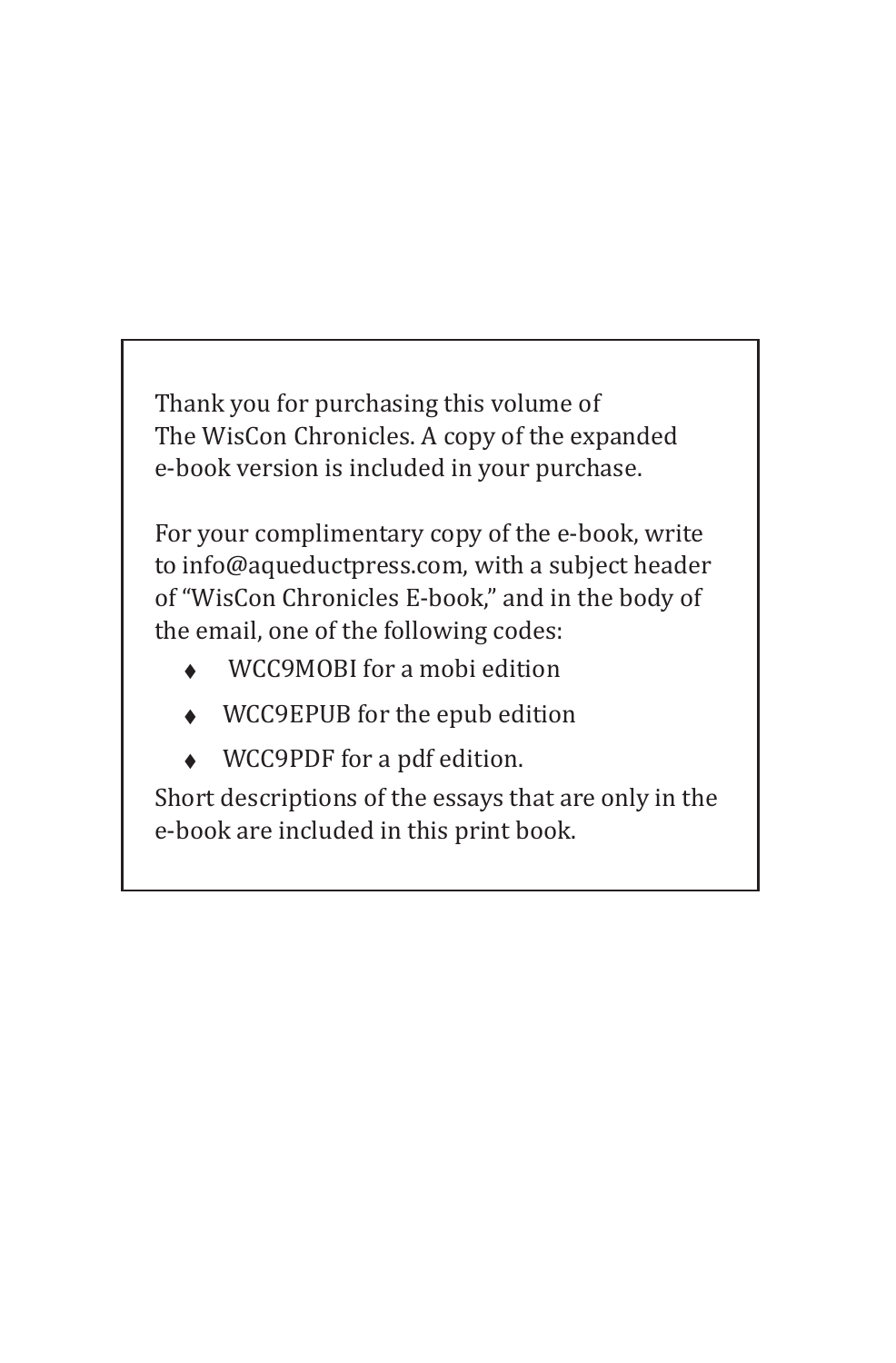#### **Contents**

| $\mathbf{1}$ | Introduction: Towards a More Welcoming War<br>Mary Anne Mohanraj                           |
|--------------|--------------------------------------------------------------------------------------------|
| 14           | N.K. Jemisin WisCon 38 Guest of Honor Speech                                               |
| 21           | Hiromi Goto WisCon 38 Guest of Honor Speech                                                |
| 31           | Thinking things through: Kadkadua<br>Rochita Loenen-Ruiz                                   |
| 34           | On Shutting Up and Listening <sup>§</sup><br>Jed Hartman                                   |
| 35           | <b>Family Affairs</b><br>Nisi Shawl                                                        |
| 45           | We Have Got To Be Better Than This<br>Sigrid Ellis                                         |
| 48           | You're Going To Fail No Matter What.<br>Make Your Damn Choice.<br>Sigrid Ellis             |
| 50           | Testimony<br><b>Sheree R Thomas</b>                                                        |
| 54           | Dance with What Brung You: Part 1<br>Made of Moxie                                         |
| 60           | <b>Alternate Visions:</b><br>Some Musings on Diversity in SF <sup>§</sup><br>Vandana Singh |
| 61           | To Anthology Editors<br>Nalo Hopkinson                                                     |
| 65           | Diversity and the Infinite Matrix <sup>§</sup><br>Eileen Gunn                              |
| 66           | Diversity at Clarion West <sup>§</sup><br>Neile Graham                                     |
|              |                                                                                            |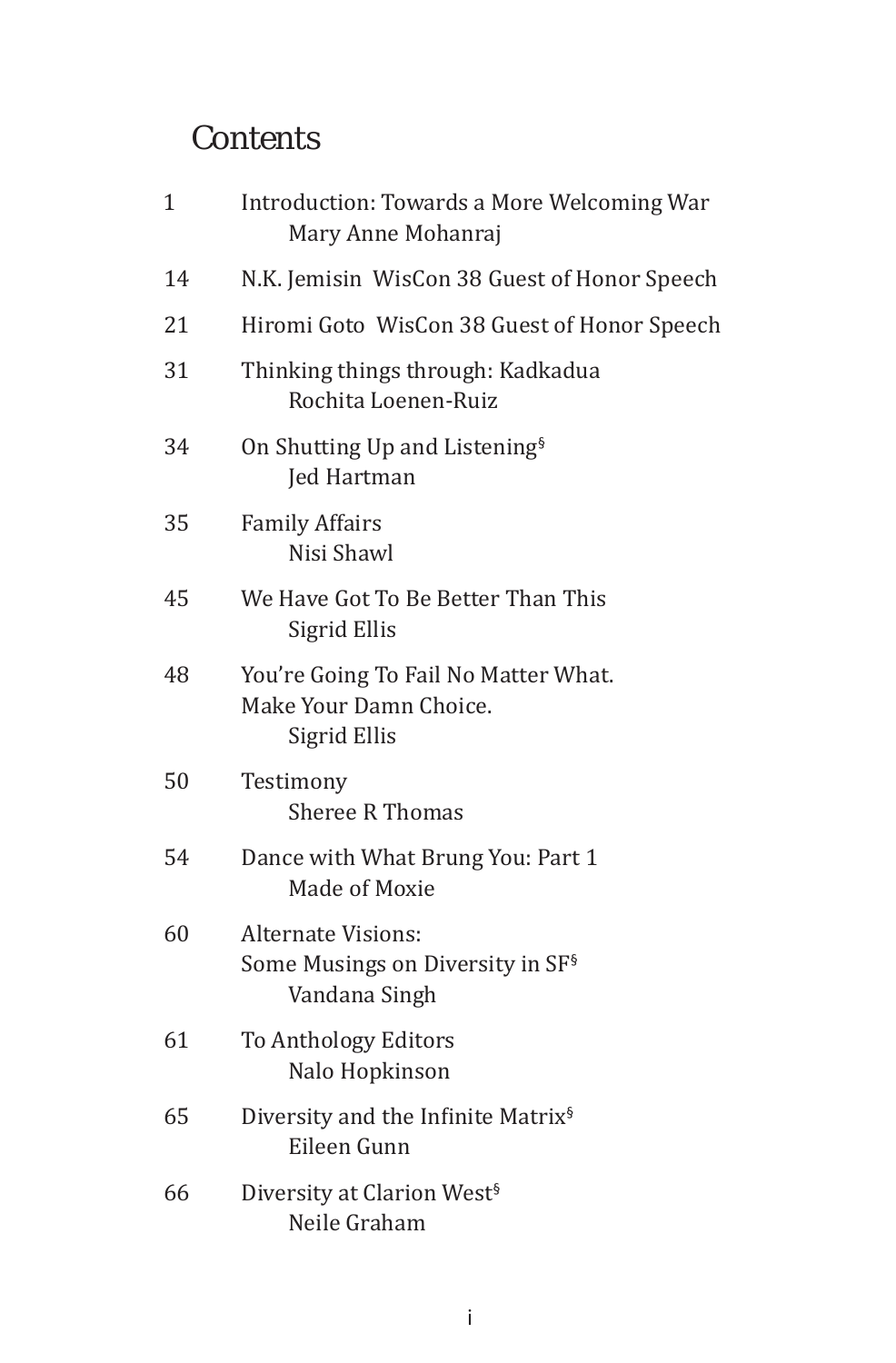| 67  | Why I Hate "Passing"<br><b>Elliott Mason</b>                                                                                               |
|-----|--------------------------------------------------------------------------------------------------------------------------------------------|
| 70  | If My Life Were a Buzzfeed List<br><b>Haddayr Copley-Woods</b>                                                                             |
| 74  | Navigating Masculinity: A Roundtable<br>Mary Anne Mohanraj                                                                                 |
| 109 | The Sea Sings at Night <sup>§</sup><br>Mimi Mondal                                                                                         |
| 110 | <b>Unexpected Mappings</b><br>Mathew Murakami                                                                                              |
| 116 | "Teléfono, mi casa," or<br>Liking Science Fiction while Spanish <sup>§</sup><br>Arrate Hidalgo                                             |
| 117 | Being Me <sup>§</sup><br>Tobias S. Buckell on Being,<br>if Not Looking, Caribbean                                                          |
| 118 | Why I Write American <sup>§</sup><br><b>Keyan Bowes</b>                                                                                    |
| 119 | Standing at the Gate<br>Kat Tanaka Okopnik                                                                                                 |
| 124 | One of Those Women<br>Michi Trota                                                                                                          |
| 129 | Dance with What Brung You: Part 2 <sup>§</sup><br>Made of Moxie                                                                            |
| 130 | A War of Eyes, Names, & Mother Tongues:<br>The Challenges of Creating<br>and Reading Ethnic Literature <sup>§</sup><br>Sheree Renée Thomas |
| 131 | Solutions to the Problem of Susan: Reading Susan Fic <sup>§</sup><br>Janet Lafler                                                          |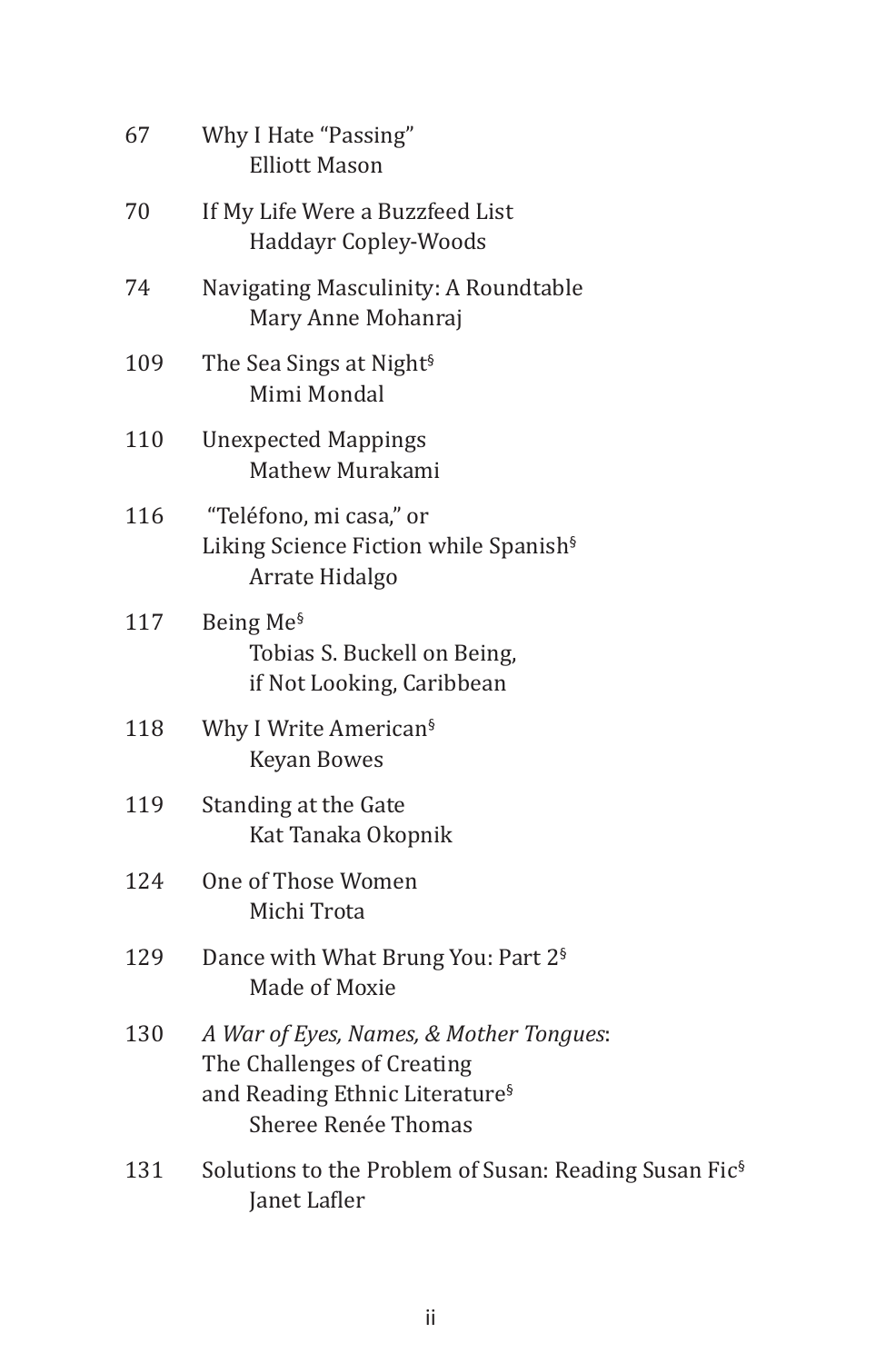| 133 | Reviewing the Other: Like Dancing about Architecture<br>Nisi Shawl                                                                                                                   |
|-----|--------------------------------------------------------------------------------------------------------------------------------------------------------------------------------------|
| 147 | <b>Escaping Ethnocentricity?</b><br>Samuel R. Delany                                                                                                                                 |
| 155 | Inclusive Reviewing: A Discussion<br>Samuel R. Delany, L. Timmel Duchamp, Fabio<br>Fernandes, Andrea Hairston, Alex Dally<br>MacFarlane, Sofia Samatar, and Aishwarya<br>Subramanian |
| 170 | On the Puncturing of Identities<br>and the Pouring in of the World <sup>§</sup><br>Nick Wood                                                                                         |
| 171 | Uhura Shows Us How It's Done <sup>§</sup><br>Carrie Sessarego                                                                                                                        |
| 172 | Look to the Future. Keep Looking <sup>§</sup><br>Alexandra Erin                                                                                                                      |
| 173 | The New Concom Recruits: A Virtual Roundtable<br>Jackie Mierzwa                                                                                                                      |
| 187 | Growing Friendships <sup>§</sup><br><b>Isabel Schechter</b>                                                                                                                          |
| 188 | Thinking Things Through: On Restoration, Belief,<br>and Protecting the Vulnerable Spirit <sup>§</sup><br>Rochita Loenen-Ruiz                                                         |
| 189 | Appreciations<br>Debbie Notkin                                                                                                                                                       |
| 194 | Eye of the Storm<br>Kelly Eskridge                                                                                                                                                   |
|     |                                                                                                                                                                                      |

§ indicates essays in e-book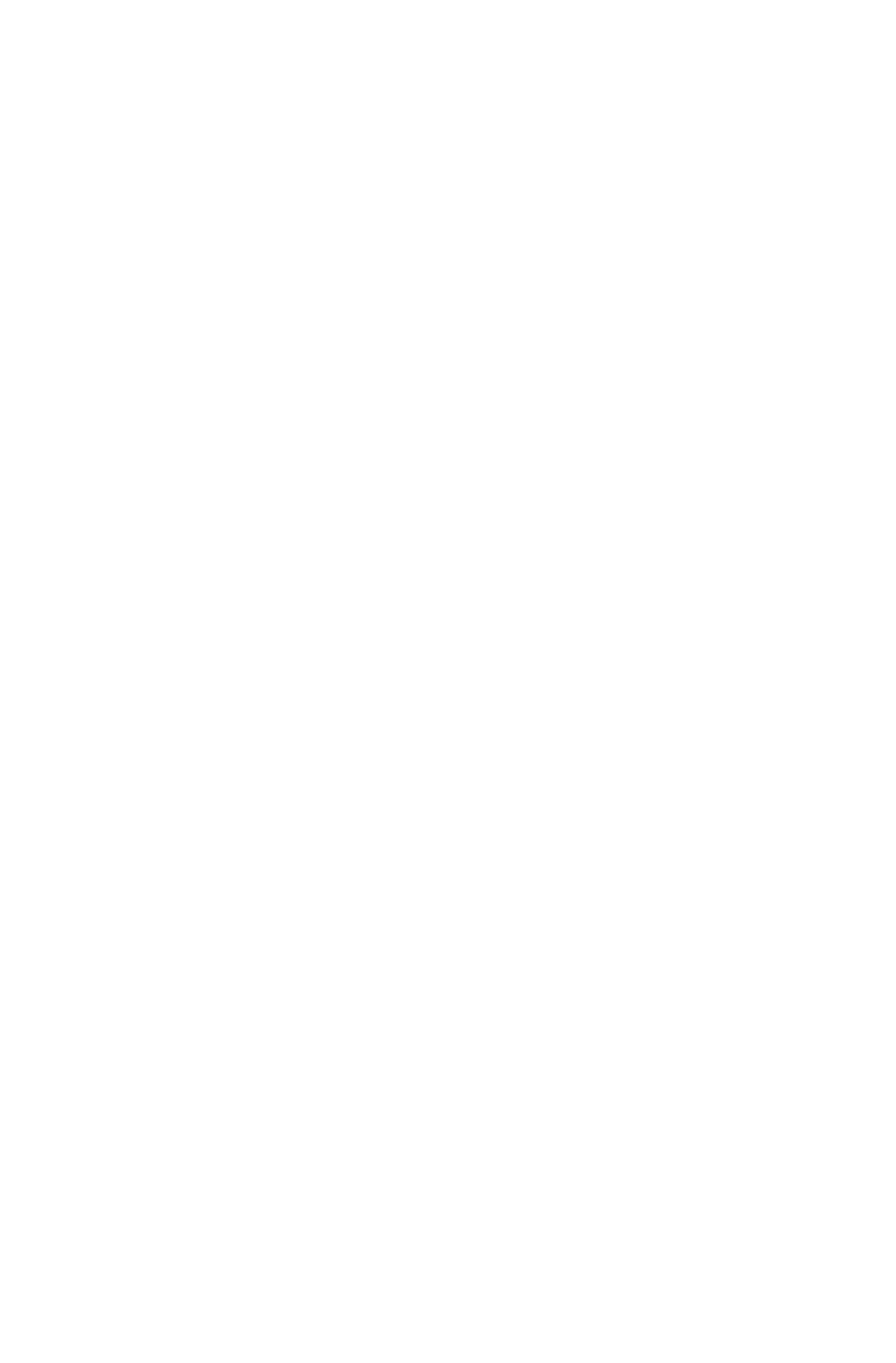#### Introduction: Towards a More Welcoming War

#### Mary Anne Mohanraj

In this volume of the WisCon Chronicles, we find ourselves considering what it means to live at the intersections of various identities, some of them more privileged than others. We ask how we can function as good allies to each other in often challenging situations. We're living through an intense time of social change, and a variety of questions arise as we have these often difficult conversations about feminism, race, gender, sexual orientation, disability, and more. Among them are questions about what leads to positive social change and how best to effect such change in our communities.

During the past months of soliciting and reading and rereading, I've often found myself in internal dialogue with the essays, stories, poetry—the issues the authors present here. I hope the following paragraphs offer a contextual framework for understanding the pieces to follow.

Here's what's not in this book: any direct discussion of the most controversial and contentious imbroglios that have plagued speculative fiction in the last few years. No piece directly addresses the specific harassment cases at WisCon, though some come at them sideways, obliquely. None address larger genre conflicts, such as the series of incidents involving the person who calls herself Requires Hate, or the Sad/Rabid Puppies and their effect on the Hugos. I asked various people if they'd be willing to discuss those topics, but in the end, they all refused. Some felt they didn't have time to do the subjects justice, some felt like they didn't understand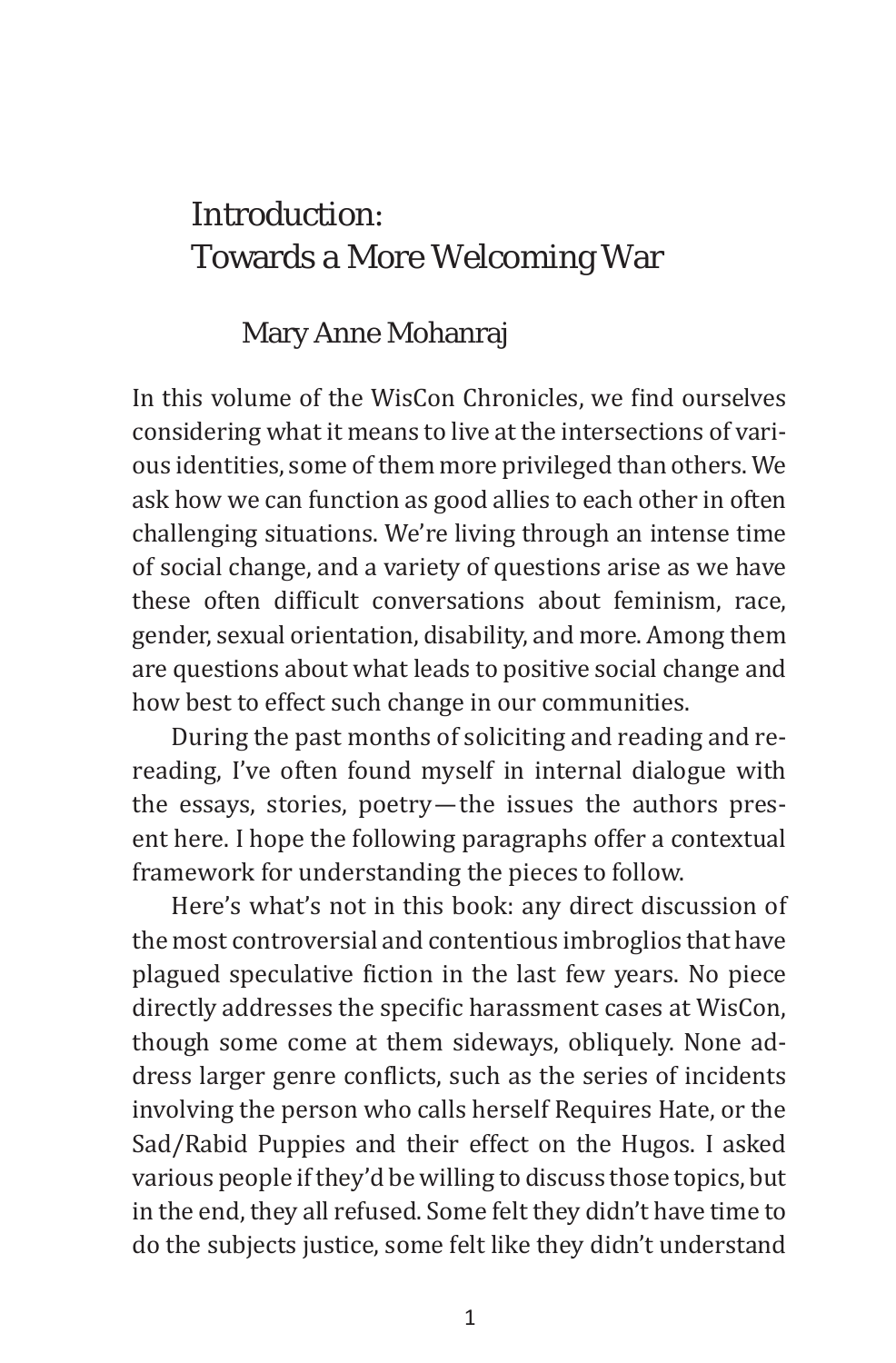events thoroughly enough, some were simply afraid—afraid of what would happen if they said something wrong.

A friend recently said in an online discussion, "Every Wis-Con I find out that something I was taught to say *last* WisCon is now an unforgivable slur." (Elliott Mason) We are having a hard time with language these days—ironic, since our fandom's main concern is talking about stories. We are having a hard time deciding which words are effective, which are hurtful and damaging. Some words, such as "queer," have shifted from pejoratives to badges of pride and community identity; those who see a younger generation cheerfully using a word that was once hurled at them as a hateful epithet, like a brick to the head, may find it difficult to adapt. It's not easy, having your natural language stripped away, or feeling like the culture has moved on, leaving you stranded.

Social justice terms have also become more difficult to use, words like "privilege" and "tone." Recently Robin DeAngelo said:

I think we get tired of certain terms. What I do used to be called "diversity training," then "cultural competency" and now, "anti-racism." These terms are really useful for periods of time, but then they get co-opted, and people build all this baggage around them, and you have to come up with new terms or else people won't engage.

And I think "white privilege" has reached that point. It rocked my world when I first really got it, when I came across Peggy McIntosh. It's a really powerful start for people. But unfortunately it's been played so much now that it turns people off.<sup>1</sup>

Many people are "turned off" by social justice discussions today, to the extent that some of them use the term SJW, or social justice warrior, pejoratively. Some of my students have

1 http://www.alternet.org/culture/why-white-people-freak-out-whentheyre-called-out-about-race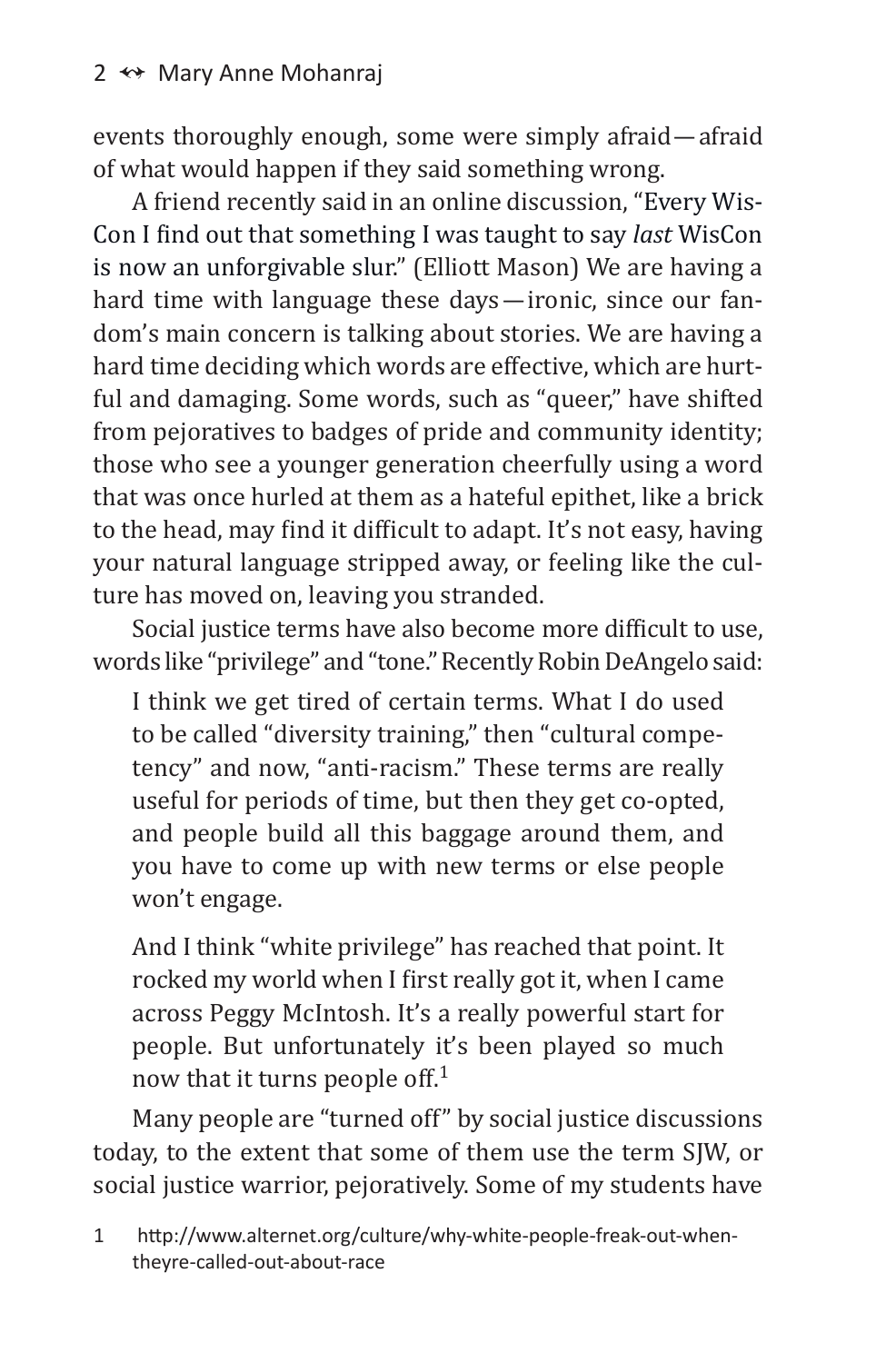called those discussions "toxic" and see them as something to be avoided entirely. One might argue that much of the force behind some of the more reactionary movements, such as the Sad Puppies, is generated through resistance to what they see as jargon: exclusionary language that reflects an exclusionary liberal elite. Perhaps it's unsurprising that science fiction and fantasy readers, many of whom, myself included, were something of outcasts in childhood and adolescence, find ourselves sensitive to exclusion.

Many of us are no longer excluded, if we ever were. Many of us are now in less precarious positions, and having finally landed in a position of some stability, we find ourselves reluctant to lose that newfound social status.

As the culture evolves, people who benefitted from the old ways invariably see themselves as victims of change. The world used to fit them like a glove, but it no longer does. Increasingly, they find themselves in unfamiliar situations that feel unfair or even unsafe. Their concerns used to take center stage, but now they must compete with the formerly invisible concerns of others.<sup>2</sup>

The ways in which we have been disenfranchised (I am brown, female, queer) are always more obvious to us than the ways in which we are privileged (I am upper-middle-class, mostly able-bodied, young-ish, cisgendered). Even when we are trained in looking at the world through a social justice lens (and that training is long and ever-ongoing), keeping our various privileges in mind can be so hard. And for those of us who have been engaging in these conversations for twenty years or more, it's tough to remember that there are always new people coming into the argument, people who have just walked in the door.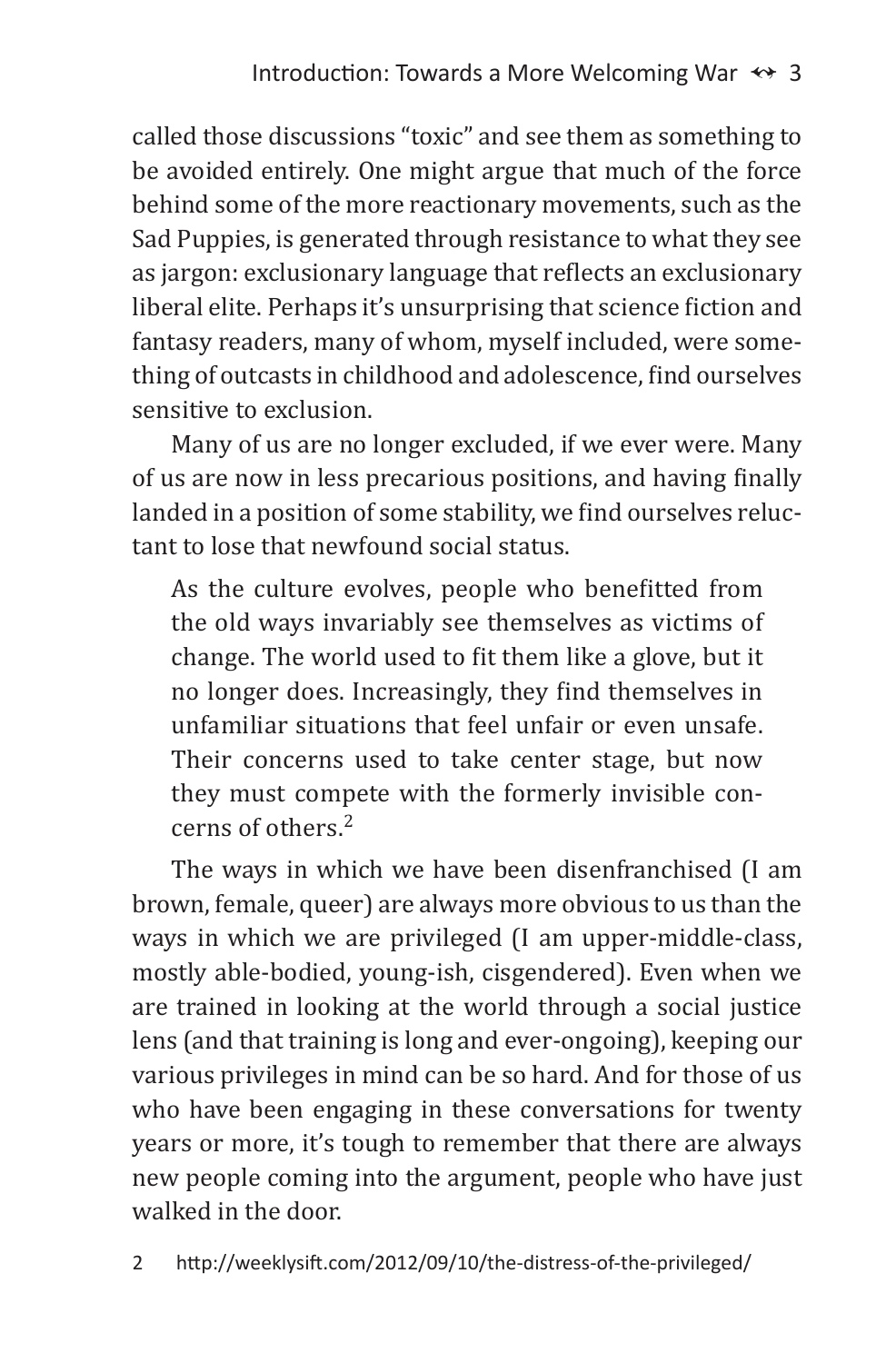Even if you begin to suspect that your privileged background has led you to make an error in judgement, that you may, in fact, have hurt someone with your words (or actions), it's particularly hard for most people to walk back from a publicly held position, especially if they originally stated it with some vigor. I've known a few people who have done it with grace, but it isn't easy. And when you're being called out in public, there's *such* a temptation to dig in your heels.

This is where I start thinking about what makes an effective community intervention. This is where I wish I knew some people well enough to pick up a phone. When John Scalzi discovered RaceFail '09, he initially dismissed those discussions as a complete waste of time—until two people he knew and trusted (Justine Larbalestier and Tempest Bradford) contacted him directly and convinced him that he was wrong.<sup>3</sup>

In 2010, I was on a convention panel where I said the nword. This is not a word that comes naturally to me. I was trying to be academic as I defined different types of racism, perhaps trying a bit too hard, overcompensating for my own discomfort, and I said the word out loud, rather than using the euphemism. As soon as I said the word, in the midst of a definition of racism, I winced internally, and wished I'd chosen a different phrasing—I didn't need to actually say it to make my point. And then an audience member, a black woman, raised her hand and said that she understood that I'd used it as an example, but the use of racial slurs made her deeply uncomfortable, regardless of the circumstances.4

Ironically, the panel was called "The Language of Fail" and was *about* how we handle it when we say objectionable things in public. When she called me out, I agreed with her assessment, but I was also confused and embarrassed and

<sup>3</sup> http://whatever.scalzi.com/2009/03/11/walking-myself-back/

<sup>4</sup> My blog entry from that day, where I discuss that word and appropriate usage in more detail: http://www.mamohanraj.com/journal/showentry.php?Entry\_ID=5527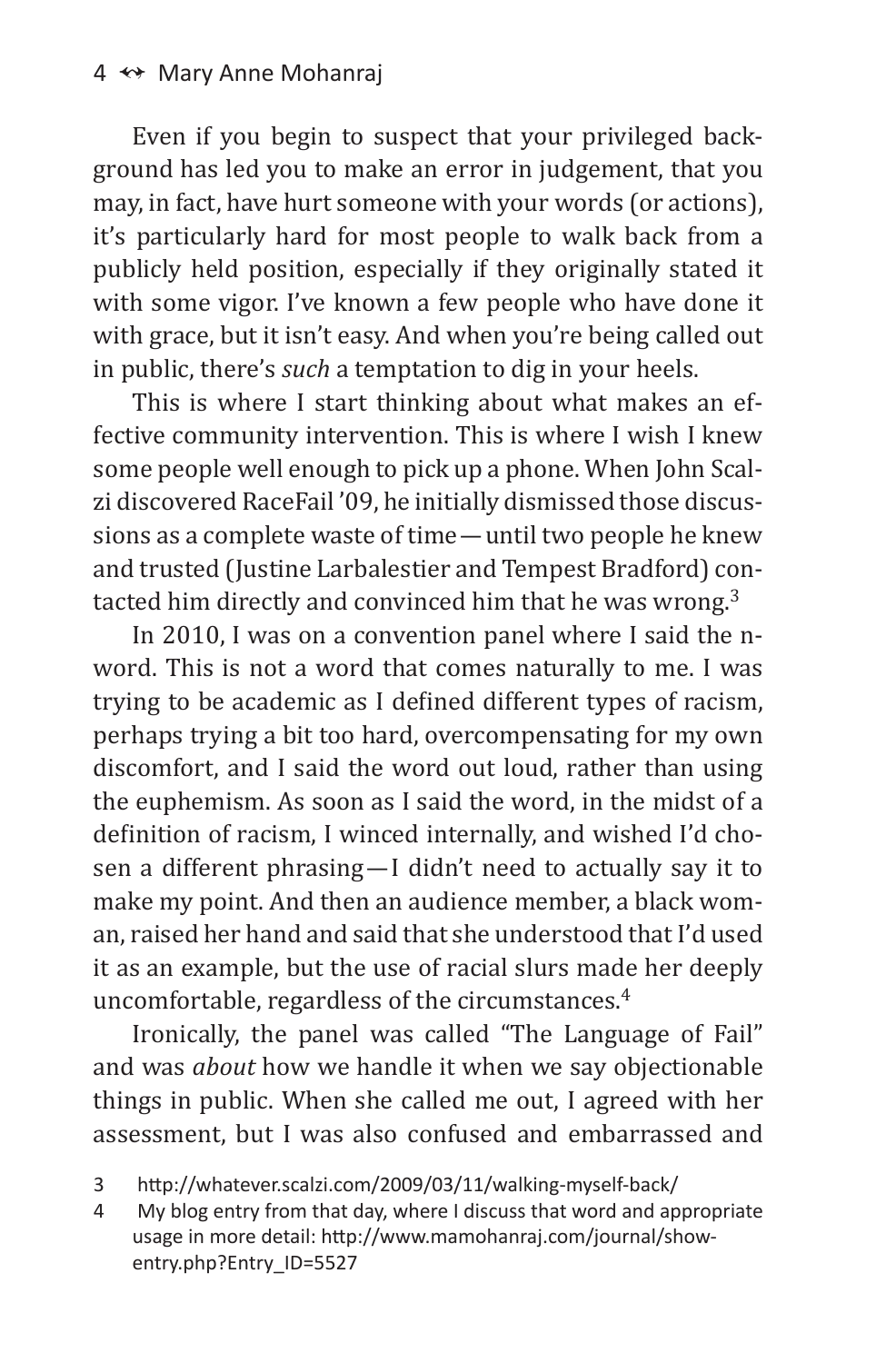defensive enough that my initial response was mostly incoherent. I think my brain was freaking out that "oh-my-goda-black-woman-thinks-I'm-a-racist." Which is actually not what she said at all—she was pointing out that something I'd said was problematic, but she wasn't making any accusation against me as a person. It was hard to feel the truth of that in the moment, though.

The panel moderator thanked her and redirected to another commenter, which I appreciated—it helps having a moment to think when you're under the spotlight and have screwed up. But a few minutes later I took back the mic, when I'd had the chance to blink back my humiliated tears and think about what I'd said. I said that I'd messed up, and I was *really* sorry.

Recently, I was hosting a political discussion on my Facebook wall. Someone wandered in, someone who has posted there before, but whom I don't know in person. As an author, being in contact with my readers is important to me, so I use Facebook in a very public way; I accept most friend requests initially and only delete people who cause trouble. As the day went on, he posted and posted and posted a whole host of tired, reactionary, bingo-card comments, the kinds of comments that tend to show up over and over again when someone is new to social justice conversations.

A friend asked me, somewhat outraged, if we really *had* to have 101-level conversations on my Facebook wall. She is used to my hosting more advanced conversations around social justice issues, involving people who know what I mean when I refer to "bingo-card" comments,  $5$  or "the tone argument," $6$  people who have seen the standard reflexive comments over and over again. Many of them are, understandably, tired of having that

5 http://geekfeminism.wikia.com/wiki/Bingo\_card

<sup>6</sup> http://rationalwiki.org/wiki/Tone\_argument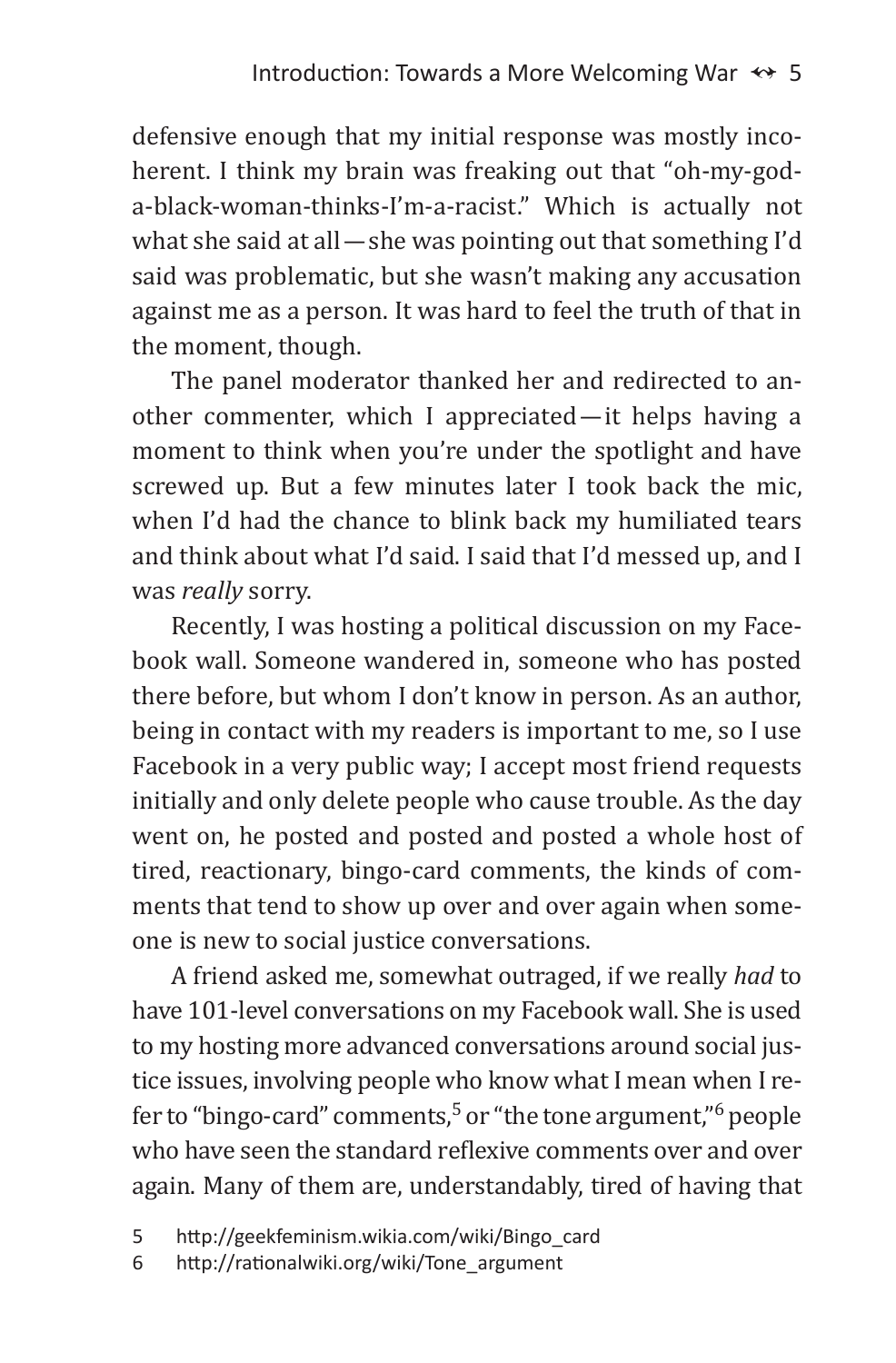conversation, tired of bearing the responsibility to educate. They frequently say, "being an ally means educating yourself."

And I would agree that no one should bear the responsibility to educate (outside an academic or parental context) certainly those who are already socially battered shouldn't be expected to educate the more fortunate. But educating yourself isn't easy, and the process is made infinitely easier if there is someone willing to hold your hand through the process. For that moment on my wall, I had both the energy and the time; I was willing to be a guide for that new-to-these-conversations individual. On another day, I might not be able to.

I've been involved in social justice conversations for a decade now, since the day in my late 20s when two new friends (one white, one black) sat me down and gently explained to me just why some of the things I'd been saying were a mite… problematic. It took years for what they were saying to really penetrate, even though I had no intent to be offensive. And today, though I would like to be an ally to trans folk, to people with disabilities, to working-class people, I still have so much to learn before I am even minimally educated on their issues. I try not to use the problematic words, the ones seen as pejoratives, because that is relatively simple (though even there, I forget, and of course, the problematic words keep changing). I try to use preferred pronouns (and again, I forget, over and over, hurting my friends). I have a stack of recommended reading to get through, books which sit on my shelf, along with all the other books. Someday.

I will misstep. I do and will make mistakes. And being called out on it is humiliating, but that is not sufficient reason to withdraw from the conversation. I shouldn't have to—no one should have to. I'd like us all to think about what kind of conversations we want to have. What kind of conversations we demand. Cory Doctorow asked me recently about how we get to a better place in these discussions. We had been arguing politely but vehemently, and had gathered a small circle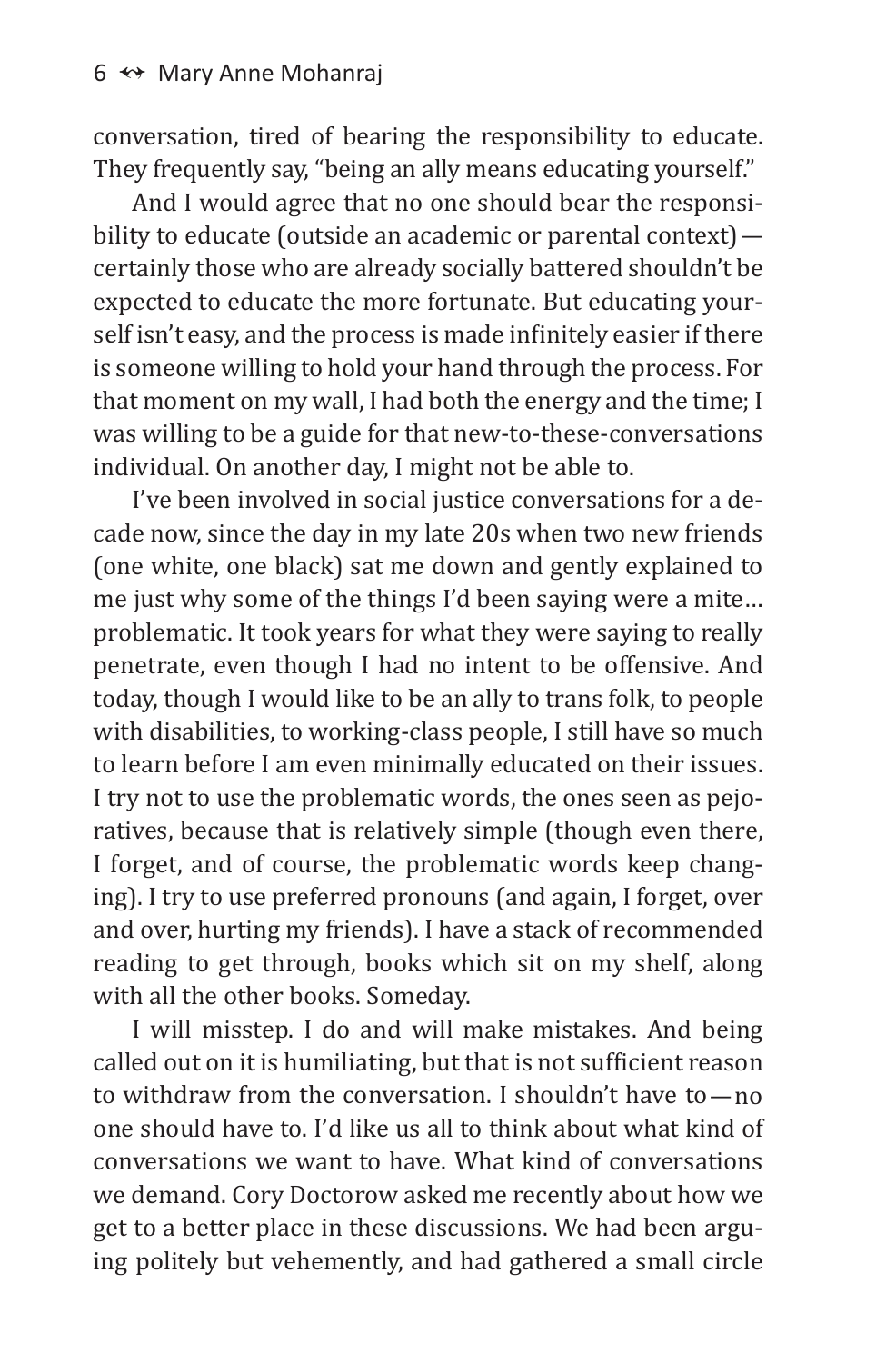of listeners. When he asked, I said, "Like this." Gesturing with my hands, inviting the others into the circle of conversation. We make change like *this*, by talking about the issues and talking about *how* we talk about the issues.

Many of us were raised to be polite, to be civil, to be so almost to the exclusion of everything else. Yet making headway in social change is incredibly difficult if one is only civil.

Privileged people claim that if only marginalized people would ask politely for social change, it would be granted, [yet even] the most measured, dispassionate request for social change to benefit marginalized people is by definition uncivil, transgressive, and impolite, because it's asking to subvert the bounds of "polite" interaction. (Kat Tanaka Okopnik)

I would add that even polite requests for social change are often *perceived* to be much more aggressive than the words actually reflect.

Note that the word "civil" is connected to "civilized," and both of those are put in opposition to "barbaric"—as someone who teaches post-colonial literature, I'd be careful of whom we call barbaric, and why. Words like barbaric and childish are used to reduce the Other, to strip people of their humanity—it is easier to justify continuing to abuse people who don't have full human status, or at least continuing to overlook (or even enforce) their subordinate social situation. It becomes easier to claim that their disenfranchisement doesn't matter that much, that they shouldn't disturb the social order, shouldn't rock the boat.

Sometimes, you need to get angry. You get angry for yourself, because bottling that earned anger up can be poisonous, a cancer eating you from the inside out. You express yourself loudly and angrily in order to get people's attention, to break them out of their socialized ruts.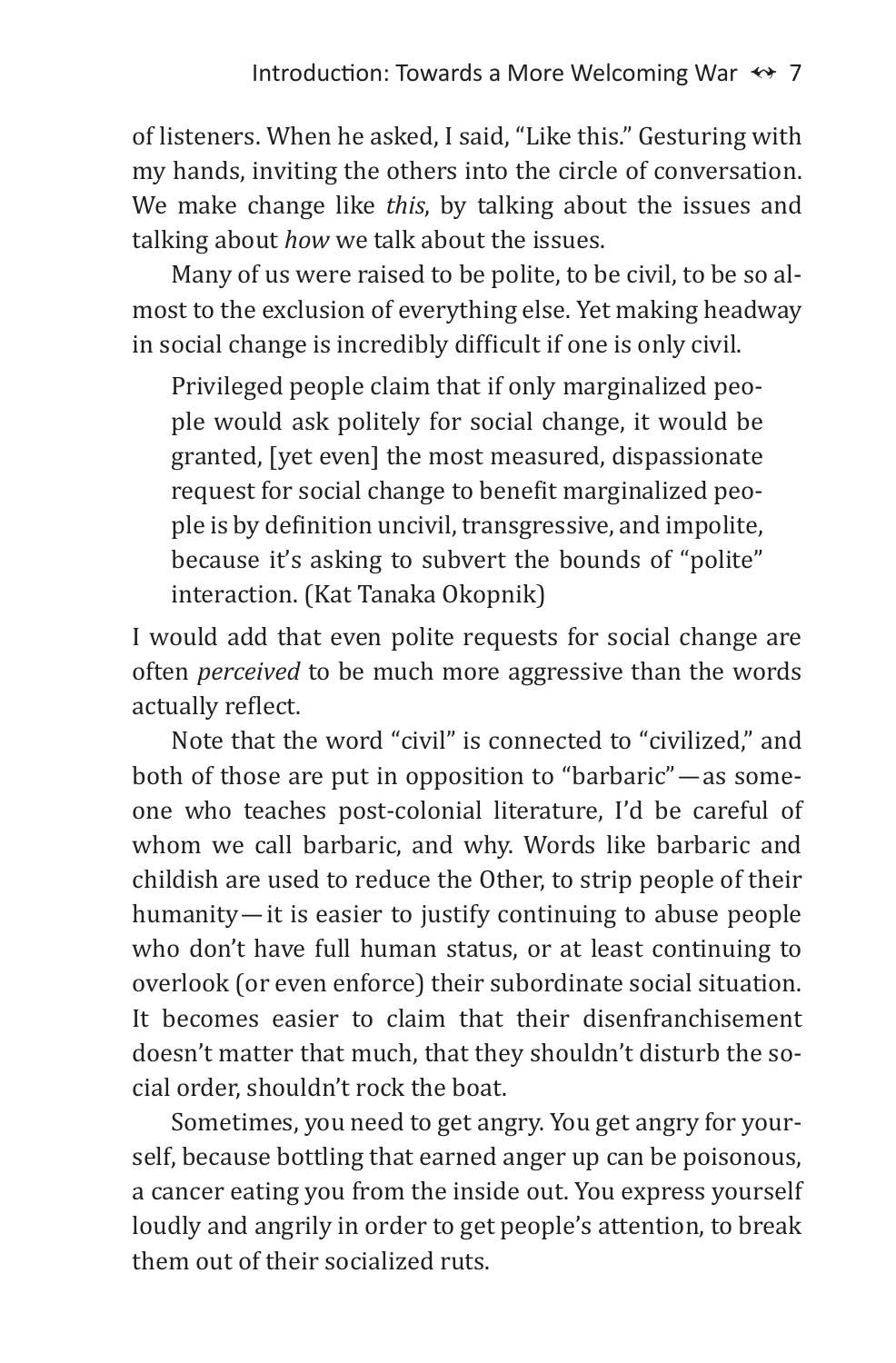There's a distinction between an atmosphere where people who disagree can still be pleasant toward each other and even be friends and an atmosphere in which you ignore things a person does or says that are actively hurtful to you or the people you know in order to get along/not rock the boat/are scared that speaking up will get you ostracized personally or professionally/would put you in real physical danger. (K. Tempest Bradford)

People often reference Dr. Martin Luther King or Mahatma Gandhi as examples of non-violent protest—but both men were clearly angry, even furious, as you can see in their speeches and actions. When Gandhi sat on a rooftop, starving himself to death in full sight of the city, in protest of the erupting ethnic conflict, that was not some polite gesture. When he took his people on the Salt March, to fall under British fire and be dragged out of the street so that others could keep marching to the sea, that was a deliberately angry, visible move, meant to be seen on the world stage, meant to shame the British into leaving India. Those were intensely provoking actions, and as much a "calling out" as any angry social justice warrior might invoke today.

A subset of people seem to genuinely feel that anti-oppression work around language, depictions, etc., is, in itself, a form of censorship, ideological policing to be fought at all costs. They deny that racist/sexist/etc. language is part of the same system as more overt racism/sexism (such as separate lunch counters, or paying women lower wages). So even folks who were and are ardent progressives on overt social justice issues—to the extent of putting themselves and their careers at risk to fight such battles in the past—don't see the language aspects as being important. Or even if they do think language matters, they think the danger of groupthink (etc.) is more significant.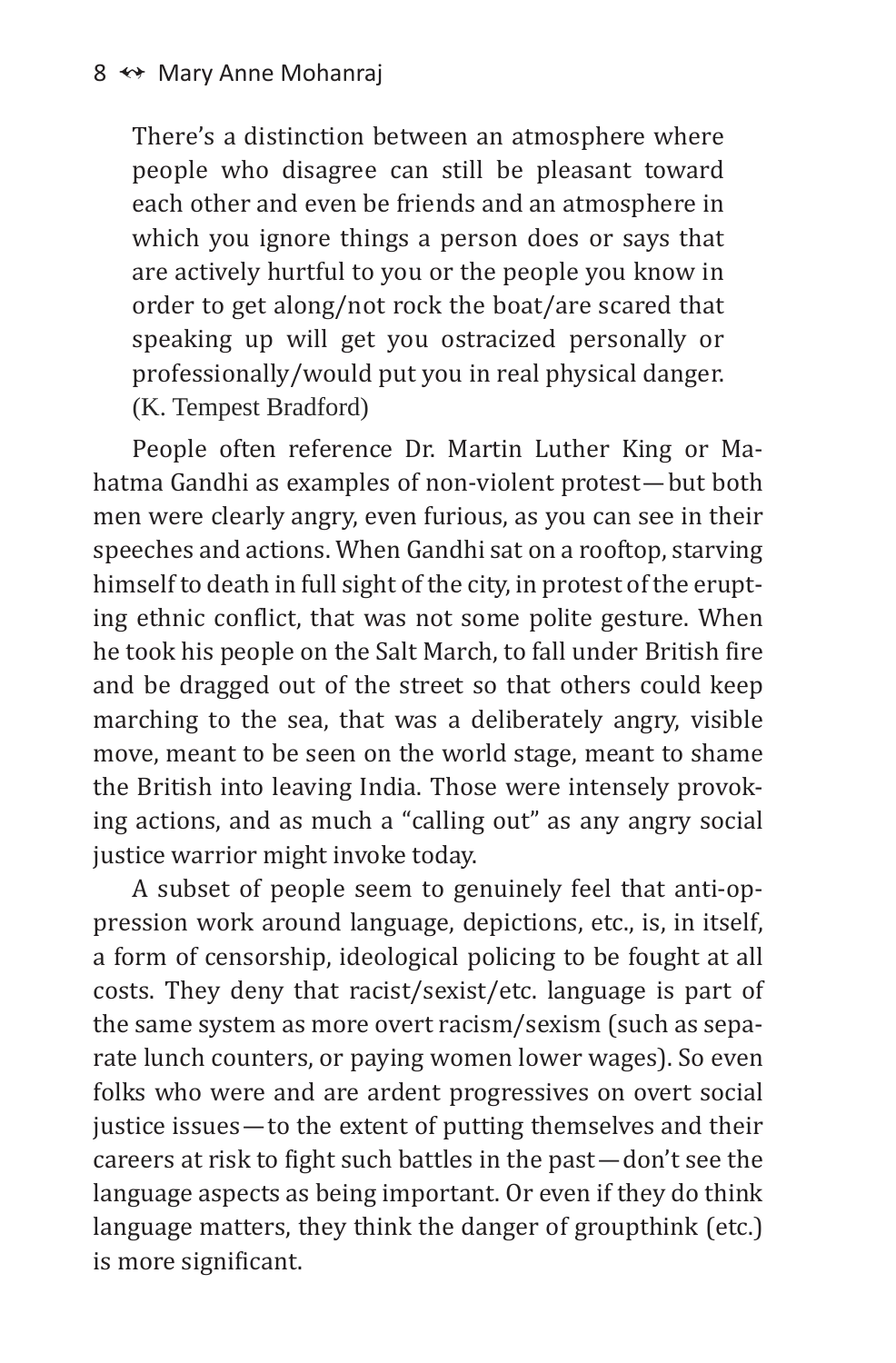Some people see what's happened in the last several years regarding RaceFail, Elizabeth Moon and the WisCon GOH situation, and other such incidents as something of a "witch hunt"—a small group of extremist leftists who are very loud, who are shouting down the moderate and reasonable center. They see it as leading to a climate of fear, where regular, reasonable people are now afraid to speak freely for fear of being labelled as sexist or racist or some other-ist, with the consequence of the internet falling on their heads.

An internet pile-on is a terrible thing and can escalate very quickly. If even a single critical comment (however accurate) stings, brings tears to the eyes, how much worse must it be to have hundreds, thousands of critical comments hurled at you? If we are committed to social justice, it is only fair, only *just*, that when we stand in the role of critic, we try to manage our reactions, to keep our responses proportionate. The internet magnifies criticism, often quickly escalating it beyond all reason. Death threats and doxxing are never okay.

Yet it is not just those extreme responses that we fear we fear any criticism at all. If we say something that someone calls out as racist, for example, we tend to respond emotionally as if we've been accused of joining the KKK, of burning crosses on the lawn and being one step away from lynching. We need to de-escalate our own reactions if we're to have these conversations at all. We need to learn how to accept the criticism, experience the emotion of embarrassment or even shame, and then move on from it. If you can see and agree that you've done something hurtful, then apologize for it. It's not easy to apologize for a misstep—but it is possible. It gets easier every time. And if you can't see that you've been hurtful, that you've done damage, but people are insisting that you have—at least consider the possibility that they may be right, and that you may want to take some time to think about it.

(With my students, I've compared it to having a booger hanging from your nose—if you did, wouldn't you want a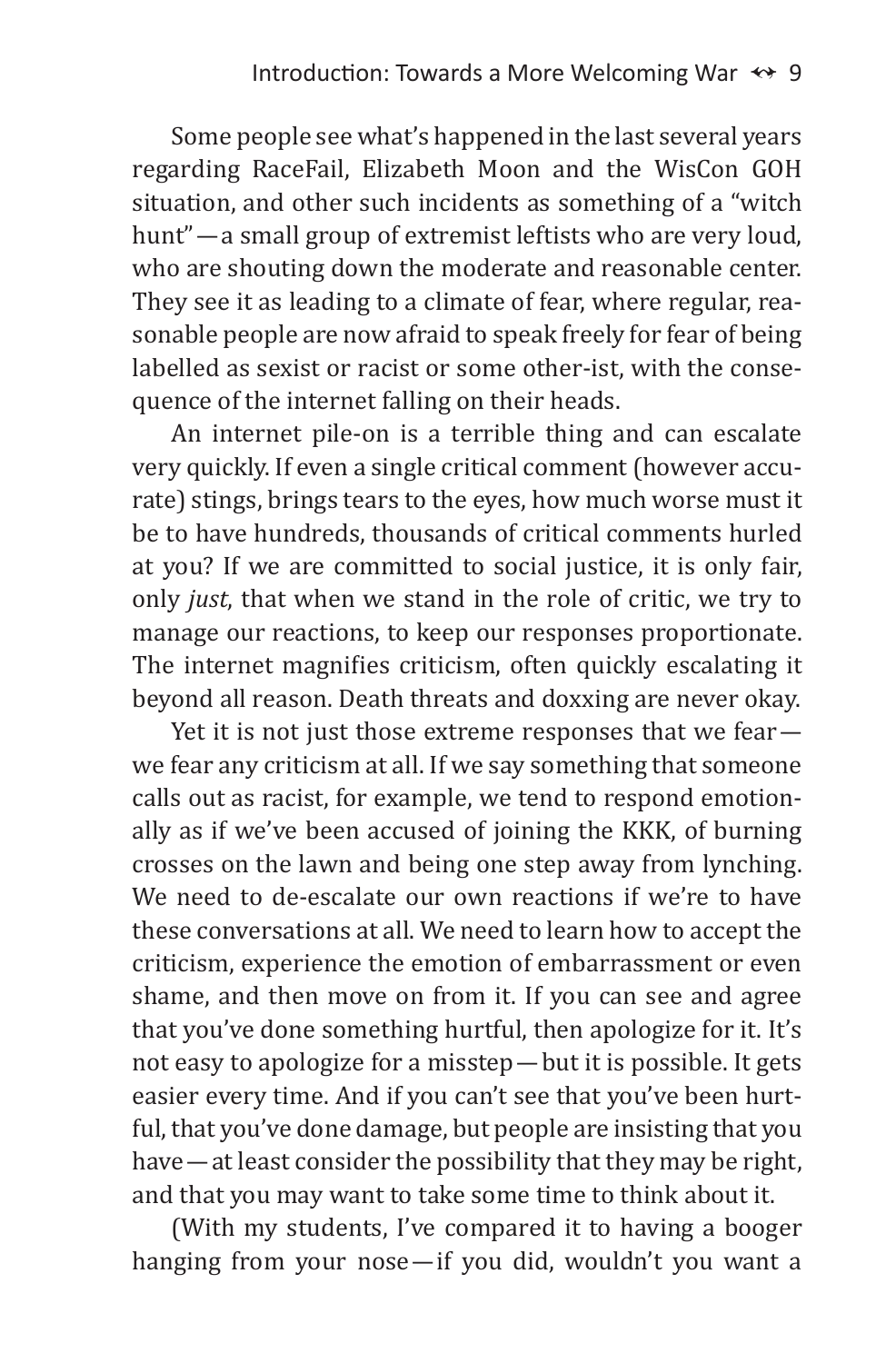friend to point it out, so you could clean yourself up? Embarrassing in the moment, but far worse to walk around with that hanging off your face. On the same theme, Jay Smooth has a great short video, "How to Tell Someone That Something They Said Sounds Racist," which he expanded into an even better TED talk.<sup>7</sup> It's not the end of the world if someone tells you you've said something racist; Smooth wants you to internalize the understanding that saying something racist doesn't mean you *are* a racist.)

Many of us have found second homes in various communities—science fiction, queer activism, etc. Sometimes our entire social network is based on those communities, and the thought of being cast out is, understandably, terrifying. No one should need to fear that a single public gaffe will result in a witchhunt.

One thing we can do to make these conversations easier for our communities, to make progress easier, is to lower the stakes. To build (and re-build, as needed) communities that trust each other, that give people second and yes, third chances, if they are willing to actually engage with the issues and to apologize when they get things wrong. We will all get things wrong. We need to de-escalate in both directions—learning to admit our mistakes and apologize, but also learning how to call people out appropriately, without demonizing them or diminishing their humanity. We are all in this mess together.

In the end, I don't want to say that *this* or *that* is the correct way to talk about these issues. When I spoke with Cory at the convention, we managed to find a productive place to disagree, one that might lead to agreement in the end. The conversation could easily have gone differently, could have ended in anger and frustration and walking away. And that might have been productive too, eventually.

7 "How I Learned to Stop Worrying and Love Discussing Race," https:// www.youtube.com/watch?v=MbdxeFcQtaU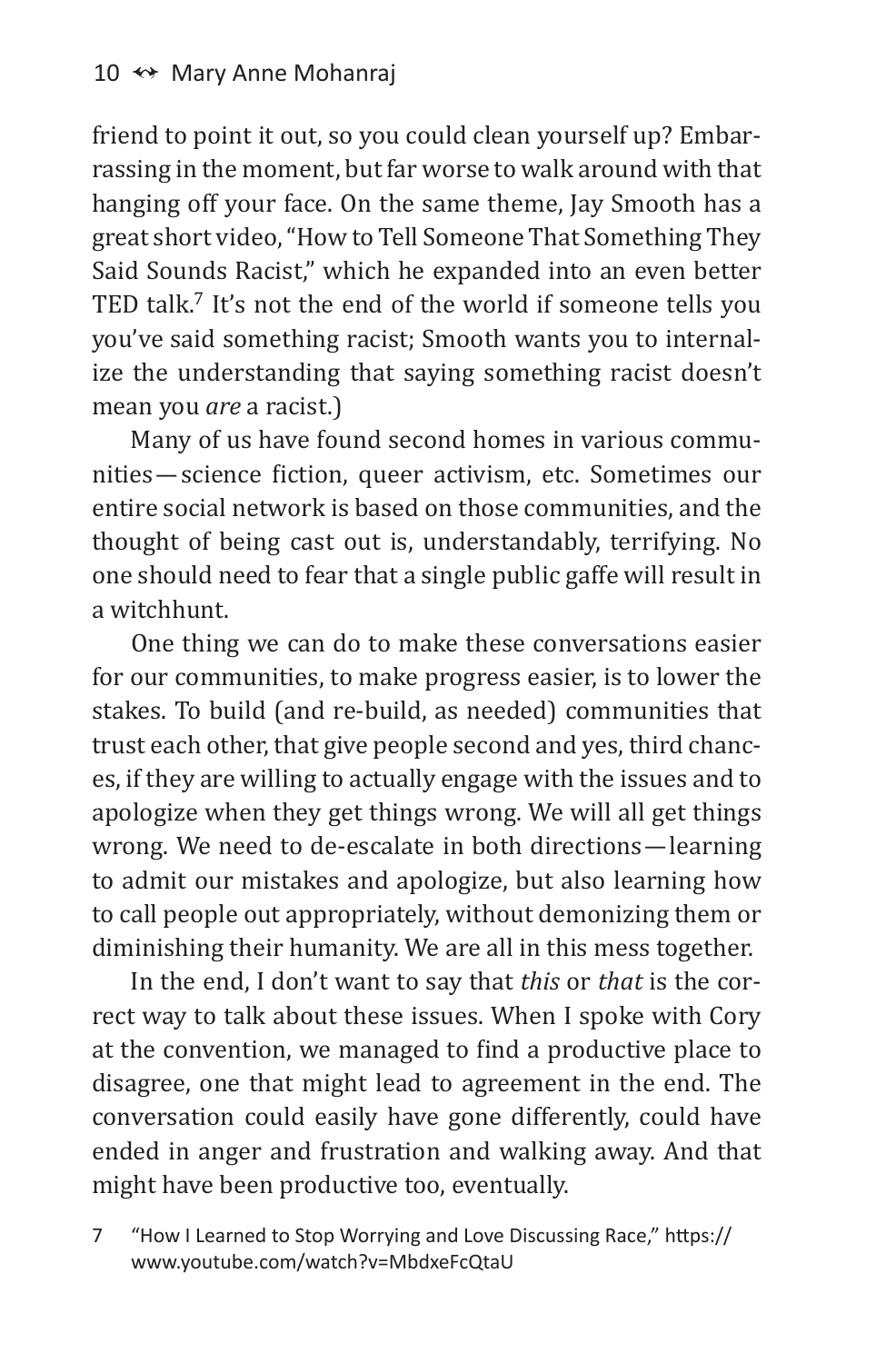In the end, we'll need a diversity of tactics $8$  to enact lasting change; each tactic will successfully speak to some people (some of the time) and not to others. Sometimes "civil" discourse, i.e., calm and rational argument demonstrating the worth of our position, will prevail. Sometimes anger will shock the reader into openness and out of entrenched, unconsidered positions. Sometimes personal stories will move the listener to tears, will let them understand the Other's pain with their hearts. Sometimes listening and not talking is the tactic that matters most.

The spear in the Other's heart is the spear in your Own: You are He. (Surak of Vulcan)

The poet Leah Lakshmi Piepzna-Samarasinha talks about how making space physically accessible is an act of love for our communities. $9$  That applies to our words as well; when we can, when we have the mental fortitude and the energy for it, we should try to be gentle with each other, to advocate for social change from a space of respect and affection and even love. Note that I am not asking for "civil" discourse, or even politeness. Sometimes it is necessary to say things that are uncomfortable, to actively provoke discomfort, and even to do so loudly and angrily. But speaking out of love makes a difference.

"Civility"—in the sense of *an avoidance of discomfort—*is pretense, is the enemy of love; choosing lack of fuss over connection with each other is a failure of love, and fully going after connection with each other, fully believing in each other, may look sometimes gentle and sometimes playful and sometimes furious, but never loses sight of the Other's humanity—no, not

- 8 Interesting piece re: diversity of tactics, in the context of the WTO protests in Seattle: (http://amorystarr.com/this-is-what-democracylooks-like-letter-to-the-editor/)
- 9 http://creatingcollectiveaccess.wordpress.com/making-space-accessibleis-an-act-of-love-for-our-communities/.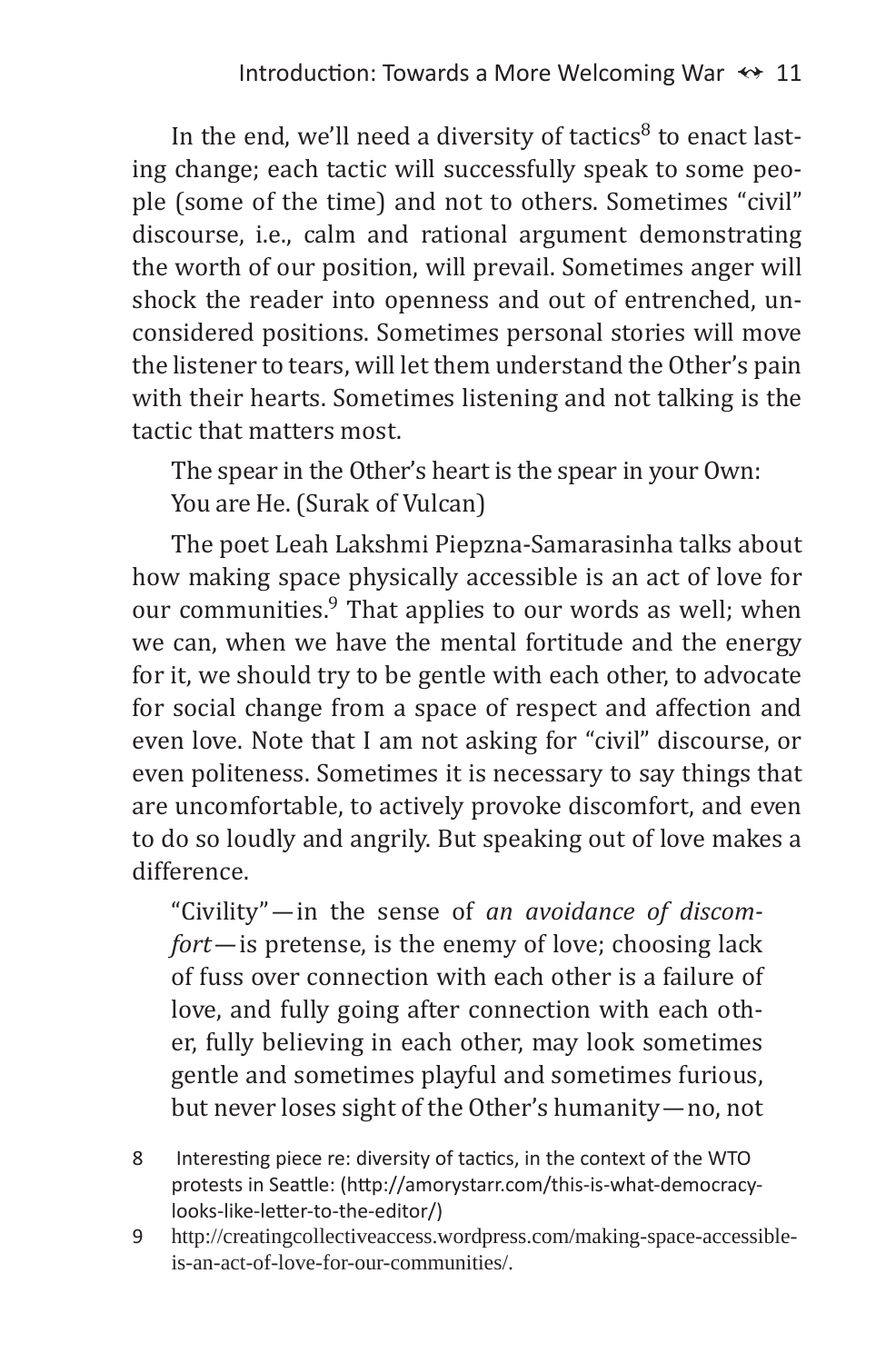even *that* Other, the one whose humanity you're most justified in denying. (Benjamin Rosenbaum)

When I look at my colleagues' work in a writing workshop, I try to be generous in my interpretations, even if I can't immediately see anything worthwhile in the work. By initially assuming value, treating the writing seriously (and treating them seriously as writers), I often find the worth they intended, the ideas that might not have made it onto the page. Similarly, by acting and speaking as if I'm addressing an honored opponent who might someday be a friend (or who may be one already, in fact), I have a better chance at building bridges across chasms of misunderstanding.

That's what I hope the pieces in this book offer. Some are more academic, some more personal. Some are, seemingly, at odds with one another. Some approach their subject matter through poetry or fiction. A few are angry. What I think they all have in common is that they are honest, and open, and the authors are doing their best to reach out with their truth, hopeful for an open, respectful reading on the other side.

I hope they speak to you.

Mary Anne Mohanraj is author of *Bodies in Motion* (HarperCollins), *The Stars Change* (Circlet Press), and eleven other titles. *Bodies in Motion* was a finalist for the Asian American Book Awards, a *USA Today* Notable Book, and has been translated into six languages. *The Stars Change* is a science fiction novella and finalist for the Lambda, Rainbow, and Bisexual Book Awards. Previous titles include *Aqua Erotica,Wet, Kathryn in the City, The Classics Professor, The Best of Strange Horizons, Without a Map, The Poet's Journey*, and *A Taste of Serendib* (a Sri Lankan cookbook). Mohanraj founded the Hugo-nominated magazine *Strange Horizons* and was Guest of Honor at WisCon 2010. She serves as Executive Director of the Speculative Literature Foundation (speclit.org), has taught at the Clarion SF/F workshop, and is Clinical Assistant Professor of English at the University of Illinois at Chicago.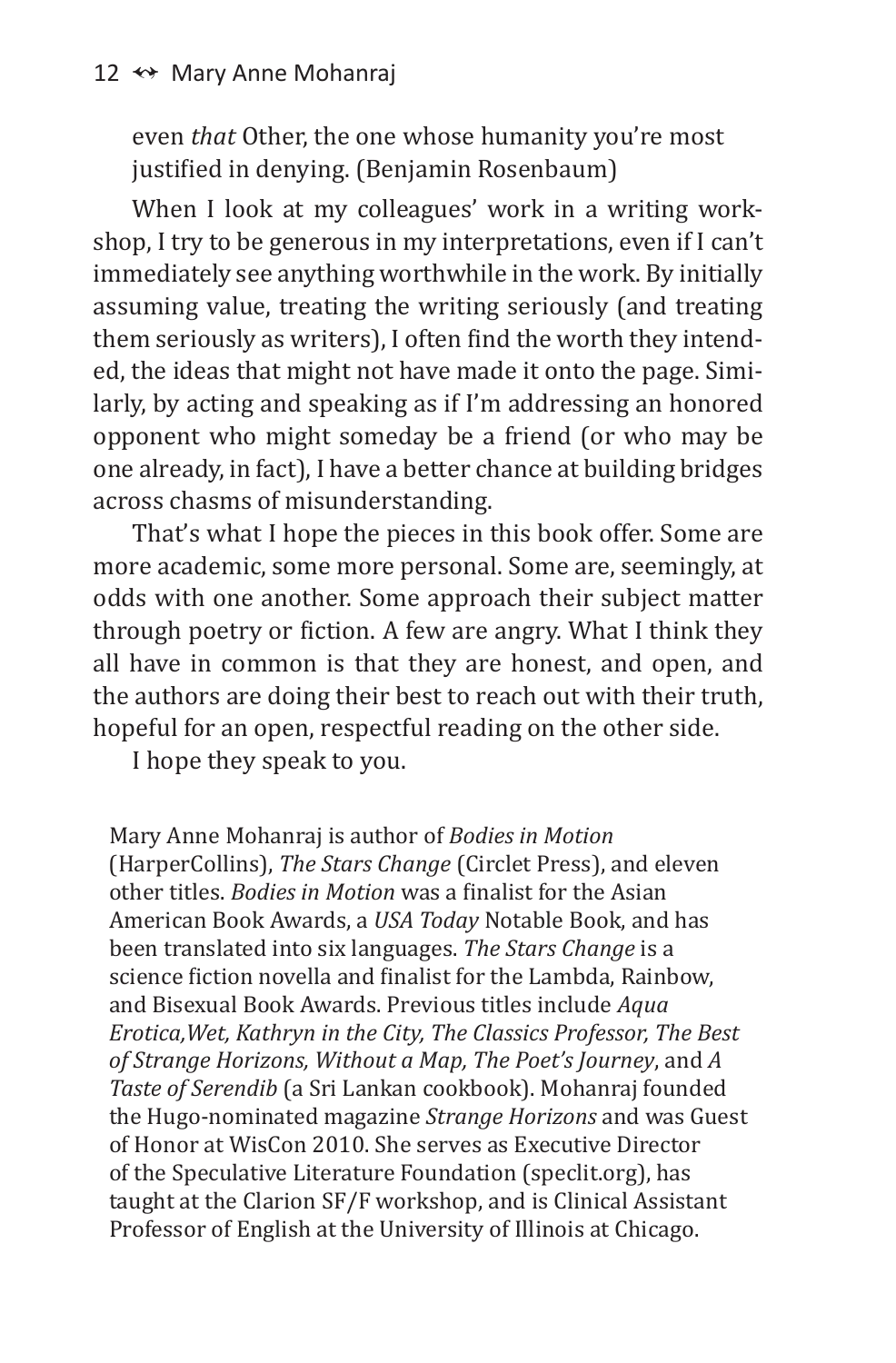*Hello babies. Welcome to Earth. It's hot in the summer and cold in the winter. It's round and wet and crowded. On the outside, babies, you've got a hundred years here. There's only one rule that I know of, babies— God damn it, you've got to be kind. —*Kurt Vonnegut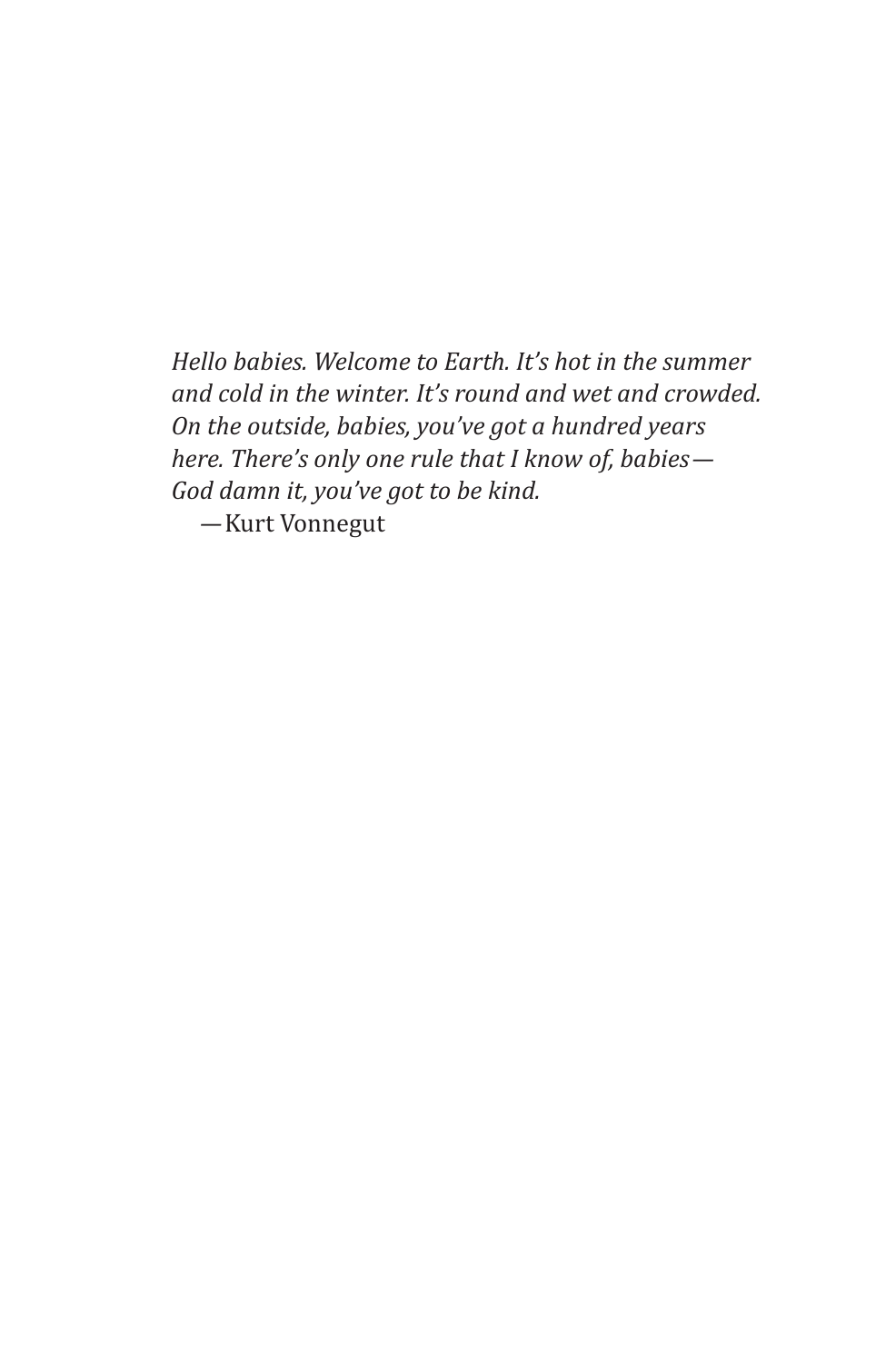#### N.K. Jemisin WisCon 38 Guest of Honor Speech<sup>1</sup>

Thanks to all the WisCon volunteers, members, and other supporters, who have given me the opportunity to speak to you now.

Trigger warning: I'm going to refer to rape, harassment, racism, and other forms of bigotry and abuse in this speech. Also, profanity warning. That's sort of standard with me.

I'm going to start this off with a quote from Chip Delany, writing in the essay "Racism and Science Fiction," which was published in NYRSF in 1998. It's online, you can look it up.

Since I began to publish in 1962, I have often been asked, by people of all colors, what my experience of racial prejudice in the science fiction field has been. Has it been nonexistent? By no means: It was definitely there. A child of the political protests of the '50s and '60s, I've frequently said to people who asked that question: As long as there are only one, two, or a handful of us, however, I presume in a field such as science fiction, where many of its writers come out of the liberal-Jewish tradition, prejudice will most likely remain a slight force—until, say, black writers start to number thirteen, fifteen, twenty percent of the total. At that point, where the competition might be perceived as having some economic heft, chances are we will have as much racism and prejudice here as in any other field.

1 Oneline at http://nkjemisin.com/2014/05/wiscon-38-guest-of-honorspeech/ and the Continuum speech at http://nkjemisin.com/2013/06/ continuum-goh-speech/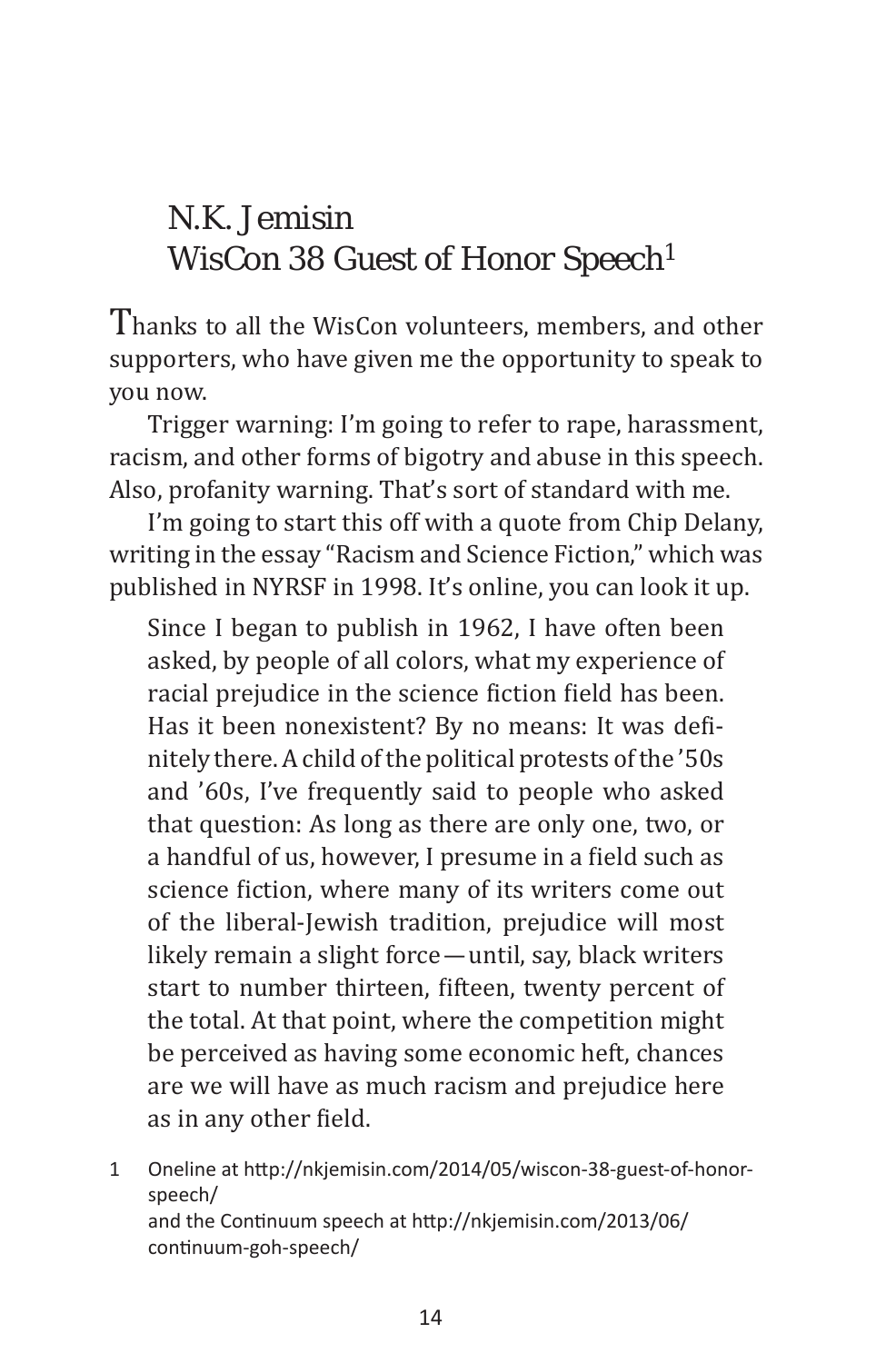We are still a long way away from such statistics. But we are certainly moving closer.

I'm tempted to just stop there, drop the mic, and walk offstage, point made. Chip's a hard act to follow.

But it has been almost twenty years since his prophetic announcement, and in that time all of society—not just the microcosm of SFF—has racheted toward that critical, threatening mass in which people who are not white and not male achieve positions of note. And indeed we have seen science fiction and fantasy authors and editors and film directors and game developers become much, much more explicit and hostile in their bigotry. We've seen that bigotry directed not just toward black authors but authors of all races other than white; not just along the racial continuum but the axes of gender, sexual orientation, nationality, class, and so on. We've seen it aimed by publishers and book buyers and reviewers and con organizers toward readers, in the form of every whitewashed book cover, every "those people don't matter" statement, and every all-white, mostly-male BookCon presenters' slate. Like Chip said, this stuff has always been here. It's just more intense, and more violent, now that the bigots feel threatened.

And it is still here. I've come to realize just how premature I was in calling for a reconciliation in the SFF genres last year, when I gave my Guest of Honor speech at the 9th Continuum convention in Australia.

For those of you who don't stay on top of the latest news in the genre, let me recap what happened after that speech: I was textually assaulted by a bigot who decided to call me a "half-savage" among other things. (Whoops, sorry; he calls himself an "anti-equalitarian," because why use a twelve-cent word when you can come up with a \$2 word for the same thing? Anyway.) He did this via the Science Fiction and Fantasy Writers of America's official Twitter feed, which meant that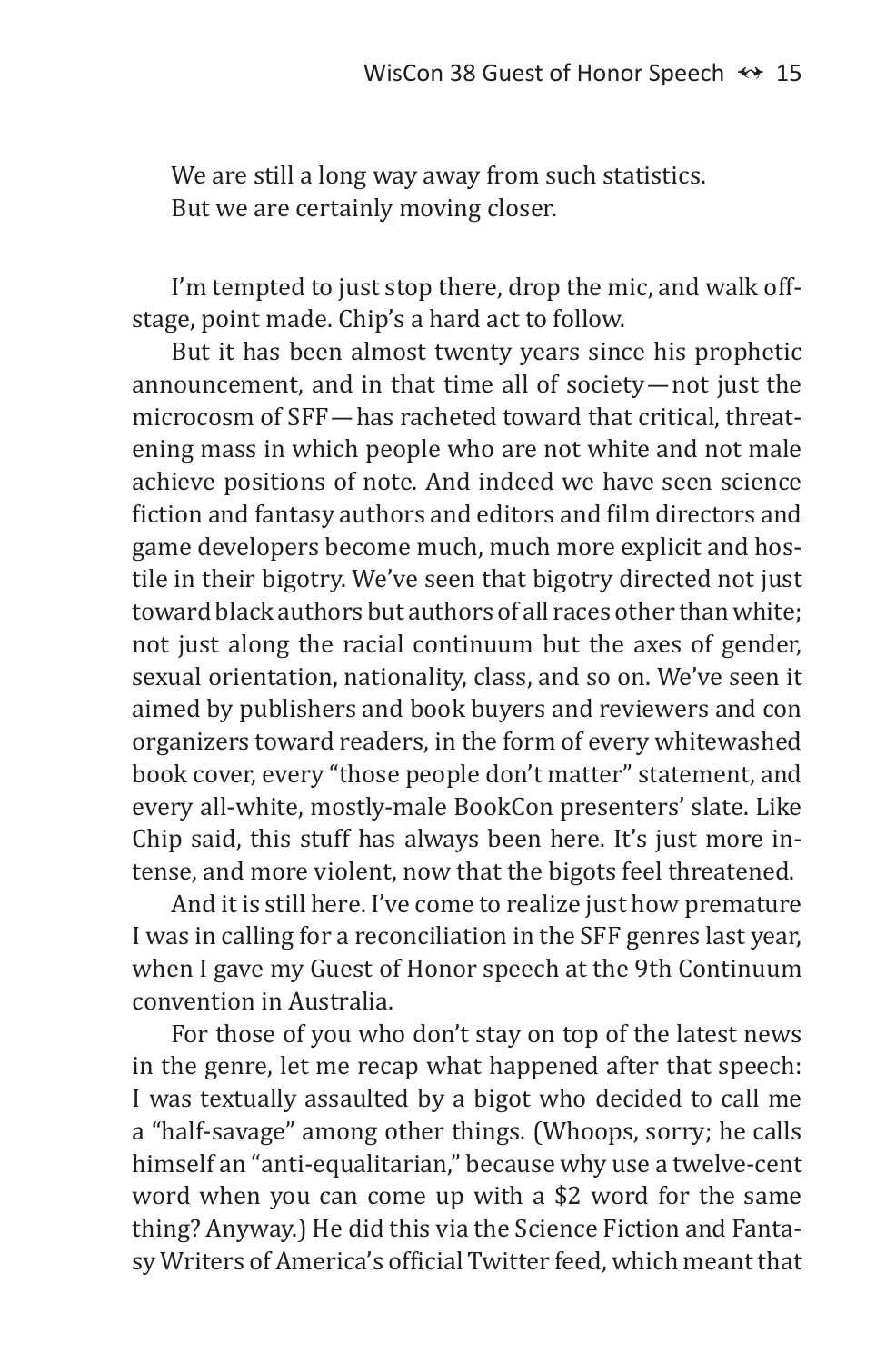he was using the organization as the tool for a personalized, racist, sexist attack; because of this he was later expelled from the organization. He was just the inciting incident, though; the really interesting thing is what surrounded this whole affair. I got the expected rape and death threats from this man's supporters and others, which I duly reported to various authorities, for whatever good that did. During the month or so that it took SFWA to figure out what it wanted to do with this guy, a SFWA officer sat on the formal complaint I'd submitted because she thought I had "sent it in anger" and that I might not be aware of the consequences of sending something like that to the Board. A SFWA affiliate member posted a call for civility on his website; in the process he called me "an Omarosa" and a "drama queen," but of course he didn't mean those in a racialized or gendered way. In a semi-secret unofficial SFWA forum there was intense debate—involving former SFWA presidents and officers, and people who weren't members at all—about why it was desperately important that SFWA retain its harassers and assaulters, no matter how many members they drove off, because their ability to say whatever they wanted was more important than everyone's ability to function in genre workspaces, and SFWA's ability to exist as a professional association.

Let me be clear: *all* of these were racist and sexist attacks, not just one on the SFWA Twitter feed. And let me emphasize that I am by no means the only woman or person of color who's been targeted by threats, slurs, and the intentional effort to create a hostile environment in our most public spaces. People notice what happens to me because for better or worse I've achieved a high-enough profile to make the attacks more visible. But I suspect every person in this room who isn't a straight white male has been on the receiving end of something like this—aggressions micro and macro. Concerted campaigns of "you don't belong here."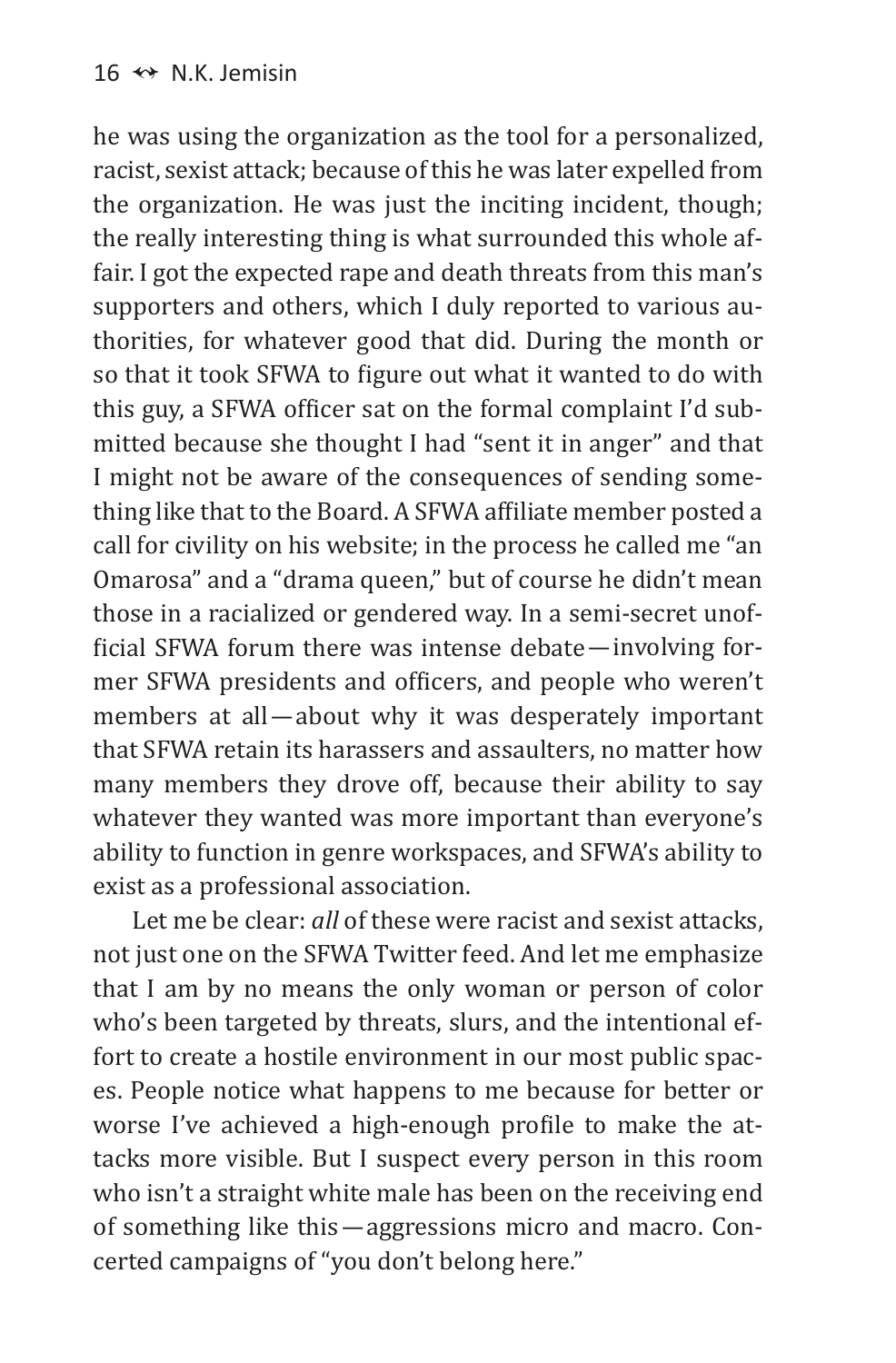This is why I say I was premature in calling for a reconciliation. Reconciliations are for *after* the violence has ended. In South Africa the Truth & Reconciliation Commission came after apartheid's end; in Rwanda it started after the genocide stopped; in Australia reconciliation began after its indigenous people stopped being classified as "fauna" by its government. Reconciliation is a part of the healing process, but how can there be healing when the wounds are still being inflicted? How can we begin to talk about healing when all the perpetrators have to do is toss out dogwhistles and disclaimers of evil intent to pretend they've done no harm?

(Incidentally: Mr. Various Diseases, Mr. Civility, and Misters and Misses Free Speech At All Costs, if you represent the civilization to which I'm supposed to aspire, then I am **all** savage, and damned proud of it. You may collectively kiss my black ass.)

Maybe you think I'm using hyperbole here, when I describe the bigotry of the SFF genres as "violence." Maybe I am using hyperbole—but I don't know what else to call it. SFF are dedicated to the exploration of the future and myth and history. Dreams, if you want to frame it that way. Yet the enforced SWM dominance of these genres means that the dreams of whole groups of people have been obliterated from the Zeitgeist. And it's not as if those dreams don't exist. They're out there, in spades; everyone who dreams is capable of participating in these genres. But many have been forcibly barred from entry, tormented and reeducated until they serve the status quo. Their interests have been confined within creative ghettos, allowed out only in proscribed circumstances and limited numbers. When they do appear, they are expected to show their pass and wear their badge: "Look, this is an anthology of NATIVE AMERICAN ANCIENT WISDOM from back when they existed! Put a kachina on the cover or it can't be published. No, no, don't put an actual Navajo on the cover, what, are you crazy? We want the book to sell. That person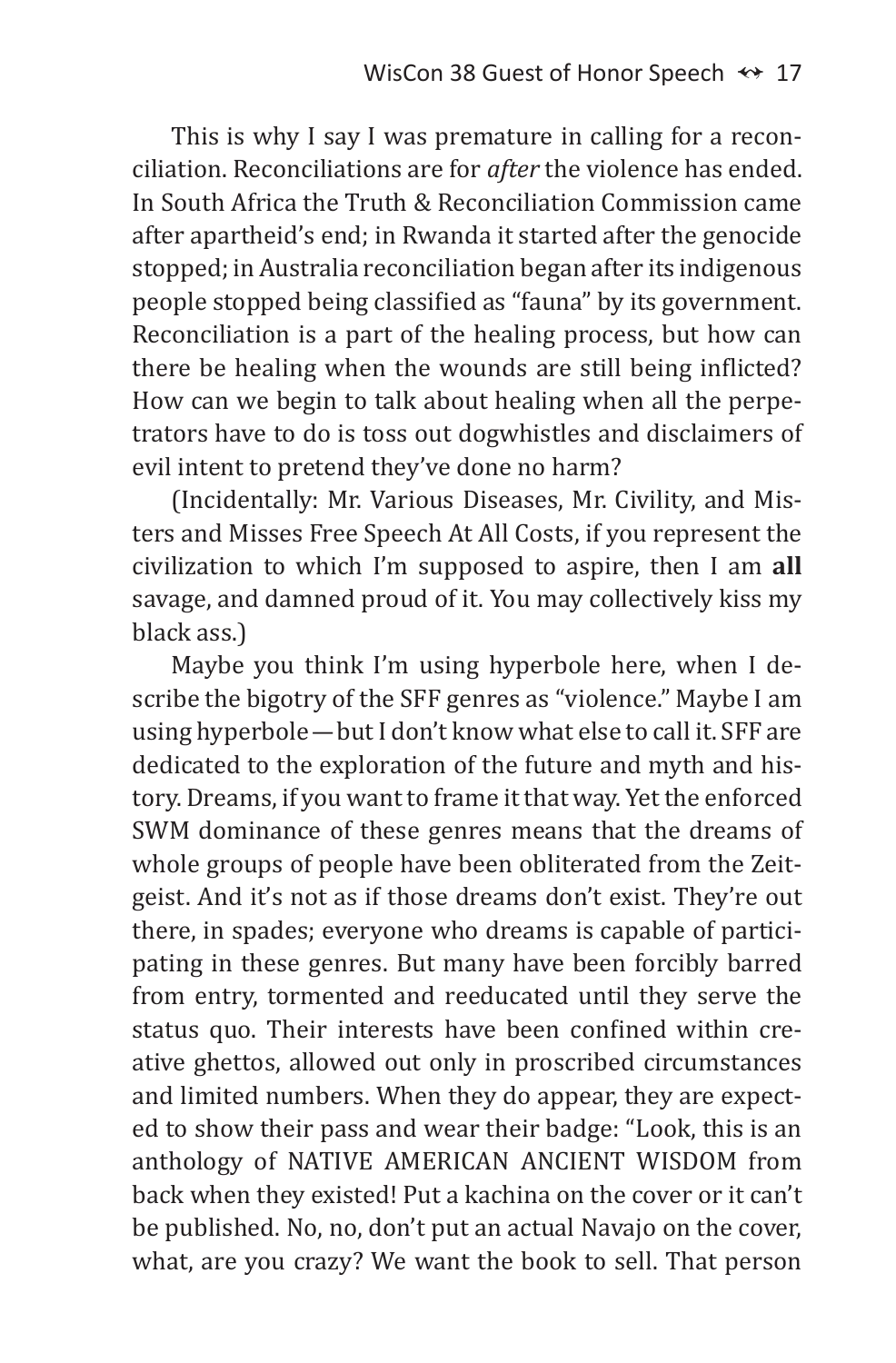looks too white, anyway, are you sure they aren't lying about being an Indian? What the hell is a Diné? What do you mean you're Inuit?"

But the violence that has been done is more than metaphysical or thematic. Careers have been strangled at birth. Identities have been raped—and I use that word intentionally, not metaphorically. What else to call it when a fan's real name is stripped of its pseudonym, her life probed for data and details until she gets phone calls at her home and workplace threatening her career, her body, and her family? (I don't even need to name a specific example of this; it's happened too often, to too many people.) Whole subgenres like magic realism and YA have been racially and sexually profiled, with discrimination based on that profiling so normalized as to be nearly invisible. How many of you have heard that epic fantasy or video games set in medieval Europe need not include people of color because there weren't any? I love the Medieval PoC blog for introducing simple visual evidence of how people like me were systematically and literally excised from history. The result is a fantasy readership that will defend to the death the idea that dragons belong and Those People don't.

Incidentally, the person who runs the Medieval PoC blog estimates she has received something on the order of 30 death threats in recent months.

And let's talk about the threats—including the ones I'm likely to get for this speech. The harassment. The rapes. The child abuse. Let's talk about how many conventions have been forced to use disturbingly careful language to basically say, Don't assault people. Let's talk about how much pushback statements like that have gotten from people whining, "Aw, c'mon, can't I assault someone just a little?"

Worst of all, the violence has at this point become selfperpetuating. I can't tell you how many times I was told, with great vehemence and hostility, that there was no chance of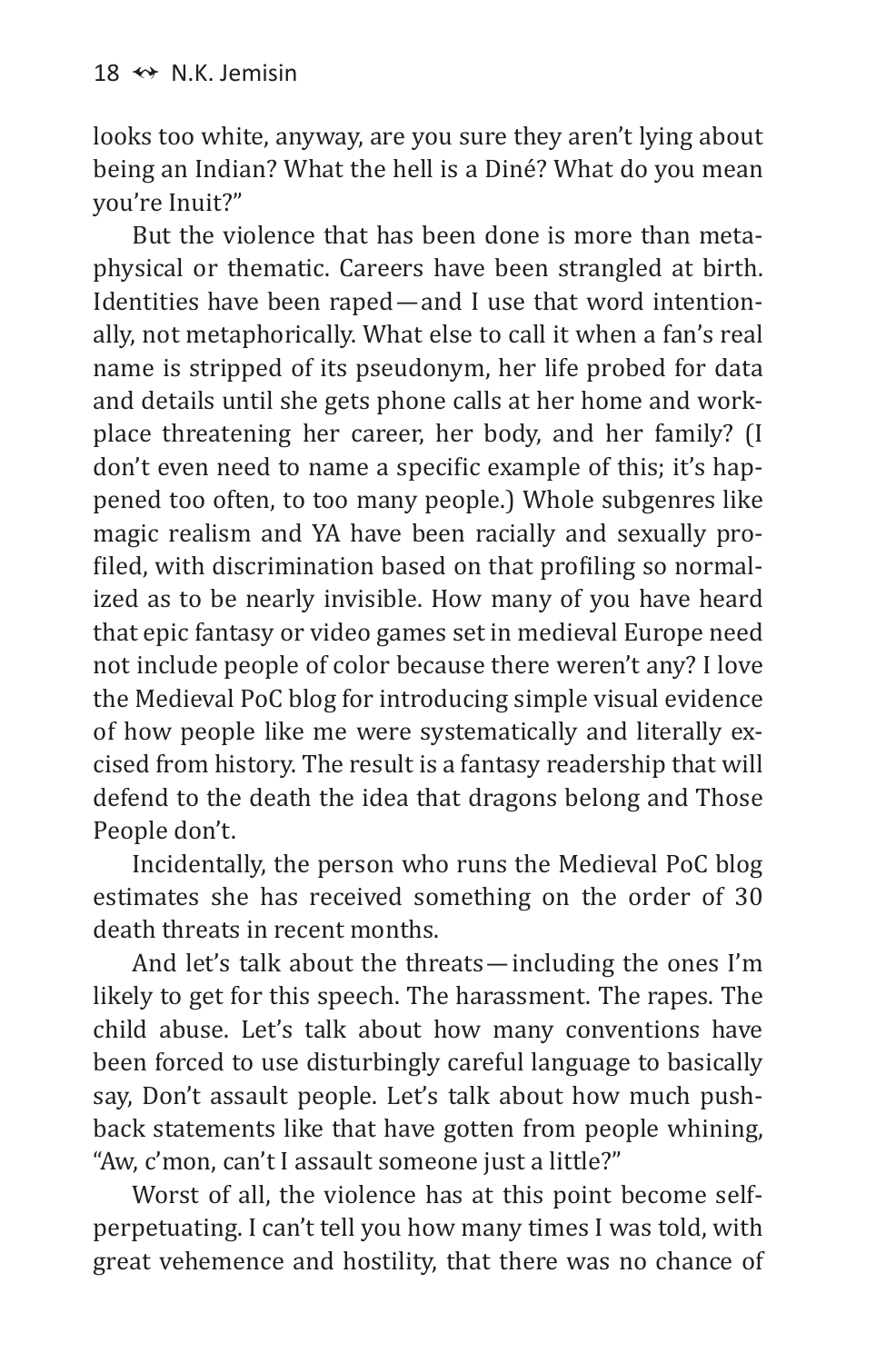me having a career in SFF—by other people of color. Yeine, the protagonist of *The Hundred Thousand Kingdoms*, was almost a white man because I listened to some of what these people were saying. (Imagine if I'd listened to all of it.)

I have no idea what to do about all this. Just keep doing what I've been doing, I guess—just write, and try to improve my writing, and publish, and try to stay published. Every few months, pause to deal with some bigot's bullshit. Then get back to writing. For the first time in my life I was diagnosed with high blood pressure earlier this year. It's back down to normal, now, but bigotry kills, you know. Gotta be more careful of my physical and psychological health. Gotta survive. Because that's all anyone can do, if we're ever to make it to the point that reconciliation is possible. We aren't there yet.

There are some signs of hope, I guess: SFWA did throw that one bigot out, though plenty more remain. Chip Delany's been honored as a SFWA Grandmaster some fifty years after one of his novels was rejected for serialization in *Analog* because its editors didn't think anyone could relate to a black protagonist. WisCon invited me here to be one of its Guests of Honor, five years after I ragequit the concom over the Elizabeth Moon affair. We are talking about what's happening. We are fighting back. But I am desperately afraid that Delany's prediction will continue to prove true, and that the violence will escalate as more of us step up and demand that our contributions be recognized, our personhood respected, our presence acknowledged. If that's the case, then we haven't seen the worst of it yet. And we need to prepare.

So. If they think we are a threat? Let's give them a threat. They want to call us savages? Let's show them exactly what that means.

Arm yourselves. Go to panels at WisCon and claim the knowledge and language that will be your weapons. Go to sources of additional knowledge for fresh ammunition histories and analyses of the genre by people who see beyond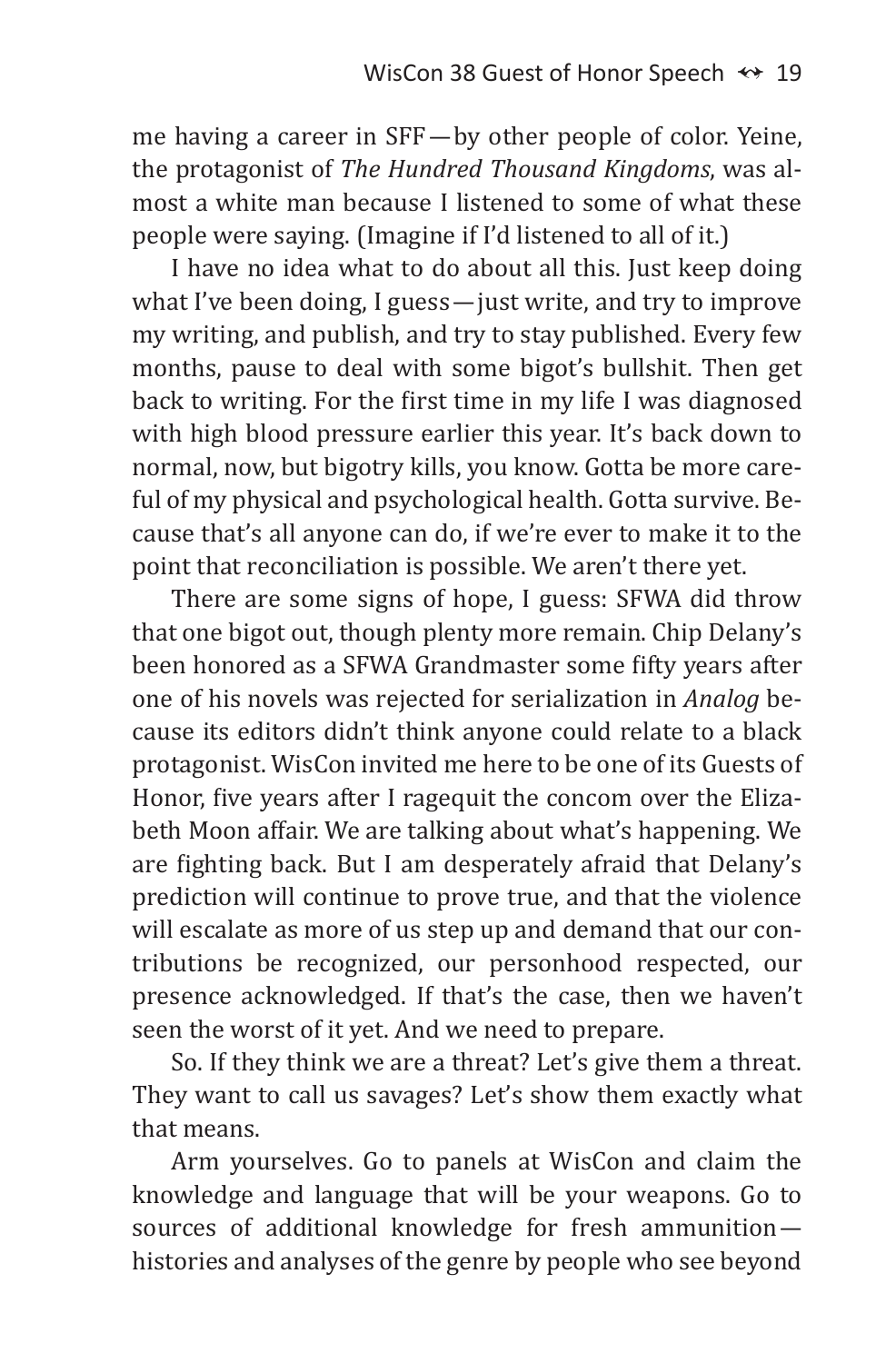the status quo, our genre elders, new sources of knowledge like "revisionist" scholarship instead of the bullshit we all learned in school. Find support groups of like-minded souls; these are your comrades-in-arms, and you will need their strength. Don't try to do this alone. When you're injured, seek help; I've got a great list of CBT therapists, for any of you in the New York area. Exercise to stay strong, if you can; defend what health you have, if you can't. And from here on, wherever you see bigotry in the genre? Attack it. Don't wait for it to come directly at you; attack it even if it's hitting another group. If you won't ride or die for anyone else, how can you expect them to ride or die for you? Understand that there are people in this genre who hate you, and who do not want you here, and who will hurt you if they can. Do not tolerate their intolerance. Don't be "fair and balanced." Tell them they're unwelcome. Make them uncomfortable. Shout them down. Kick them out. Fucking **fight.**

And maybe one day, when the fighting's done, then we can heal. On that day, all of us will dream freely, at last.

N. K. Jemisin is a Brooklyn author whose works have been nominated for the Hugo, the World Fantasy Award, and the Nebula, and have won the Locus Award. Her new novel, *The Fifth Season,* comes out from Orbit in August 2015. Her website is nkjemisin.com.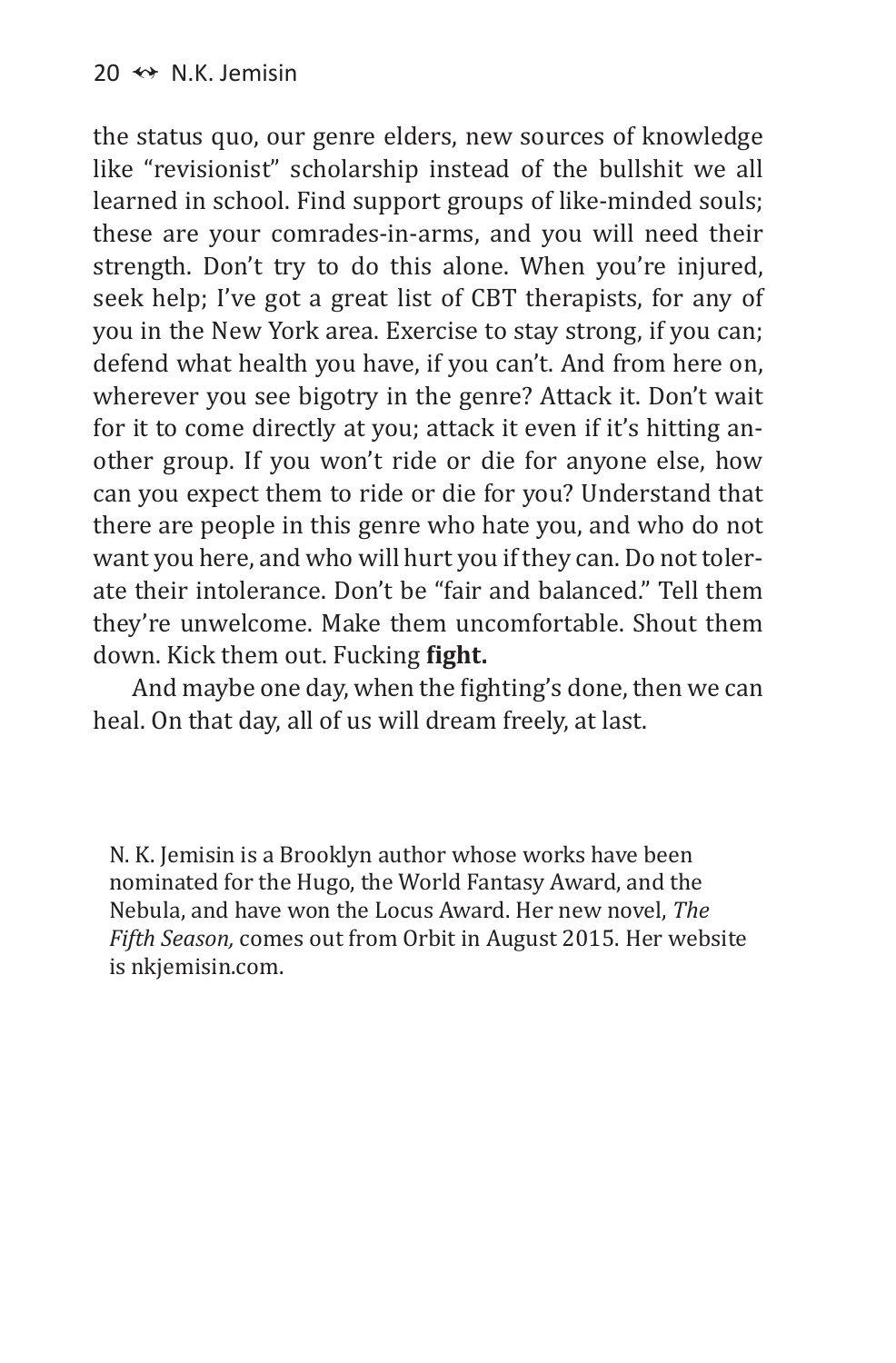### Hiromi Goto WisCon 38 Guest of Honor Speech<sup>1</sup>

I would like to acknowledge the Ho-Chunk and Dakota Sioux Nations and their traditional lands. I am a guest, here, and I am grateful. Thank you, to the WisCon community and committee members, who have invited me as a guest of honor. I am deeply touched and so very chuffed the glow will travel to the far reaches of the outer universe when I leave this earthly plane with my Tiptree noion. Thank you, to my partner, Dana Putnam, whose love and support sees me through thick and thin, who reads all of my first drafts and provides thoughtful feedback and is willing to embark upon all manner of conversations including what would happen to our relationship if I turned into a cow. Gratitude to Kafryn Lieder who has been my WisCon liaison and has carefully made all the arrangements so that Dana and I arrived here comfortably. And deep gratitude to the many, many volunteers who have worked so hard, so generously, to make this Con happen every year. Greetings, to fellow guest of honor, Nora K. Jemisin, to everyone here; writers, readers, scholars, feminists, allies, badasses. Yoroshiku onegai shimasu.

Story is what has brought me here, today. Story is what has brought you here. We are alike and very unalike in many, many ways. Our bodies, our genders, our sexuality, cultural and historical backgrounds, class, faith, atheism, migration, immigration, colonization have had us experiencing our

1 Reprinted from Hiromi's blogpost here: http://www.hiromigoto. com/wiscon38-guest-of-honour-speech/ The speech has also been reprinted in slightly revise form in *Ricepaper Magazine*, Issue 19.4 Winter 2014.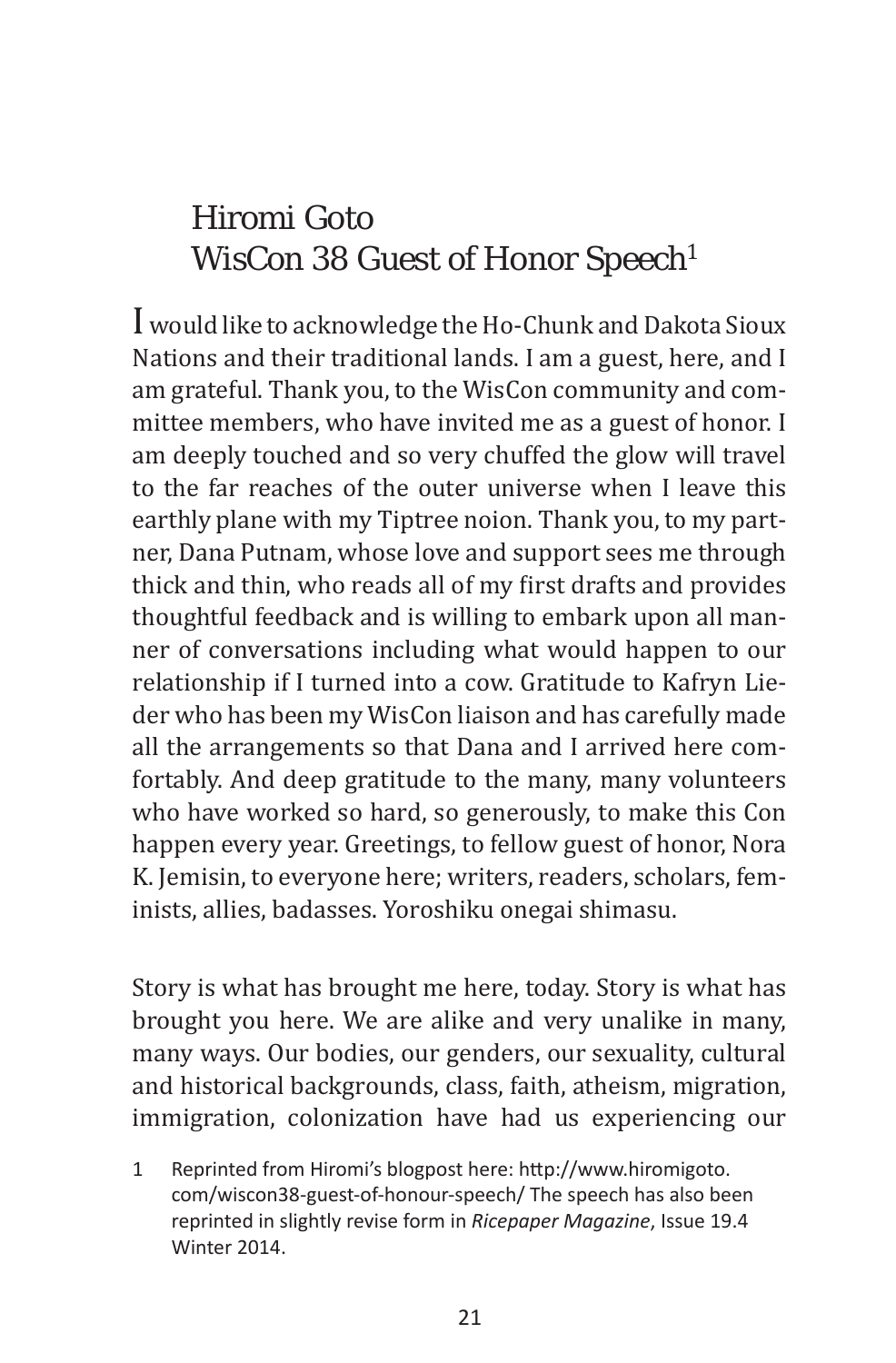lives and our sense of place (if not home) in distinct and particular ways. These differences, at times, can divide us. These differences can be used against us to keep us divided. But here we find ourselves. Look around you. The faces of friends and the faces of strangers. We came here because of story. There is much power in story.

When I had my first nervous breakdown (I've only had the one, but having one when I thought I never would has opened up the possibility that I may have more, although let-the-spirits-see-me-through-the-rest-of-my-life-withouta-second-one!), I finally got into low-budget subsidized counseling after a year on the wait list. I have no true objective sense of what I'm like as a client. (Am I a client? Not a customer…. I wouldn't call myself a patient. Impatient, maybe.) Probably I was stiff and rather reserved. I spoke like Spock for several months. Why do you talk like that? My counselor once asked me. Like what? I said.

During one of our sessions I mentioned how I was very upset with someone who had called me controlling. I don't have control issues, I claimed. No more than anyone else, I amended.

I see a lot of artists, my counselor said. Artists and writers have to control their medium, don't they? she said.

Spock changed the subject.

Numerous years have passed since that exchange, and I can now concede that in writing stories I control what goes into them. At the same time, I'm informed by the world around me, and my first readers and editors have significant influence during the editing stage of the publishing process. Once the book is published, I have no control over how my stories are read. I can only hope that the content and the techniques I used (a form of control) has rendered a story that is near to what I had intended.

The best of stories I have read have led me to places I would not have journeyed on my own. Trapped within my own subjective reality, I'm often confounded by the limits of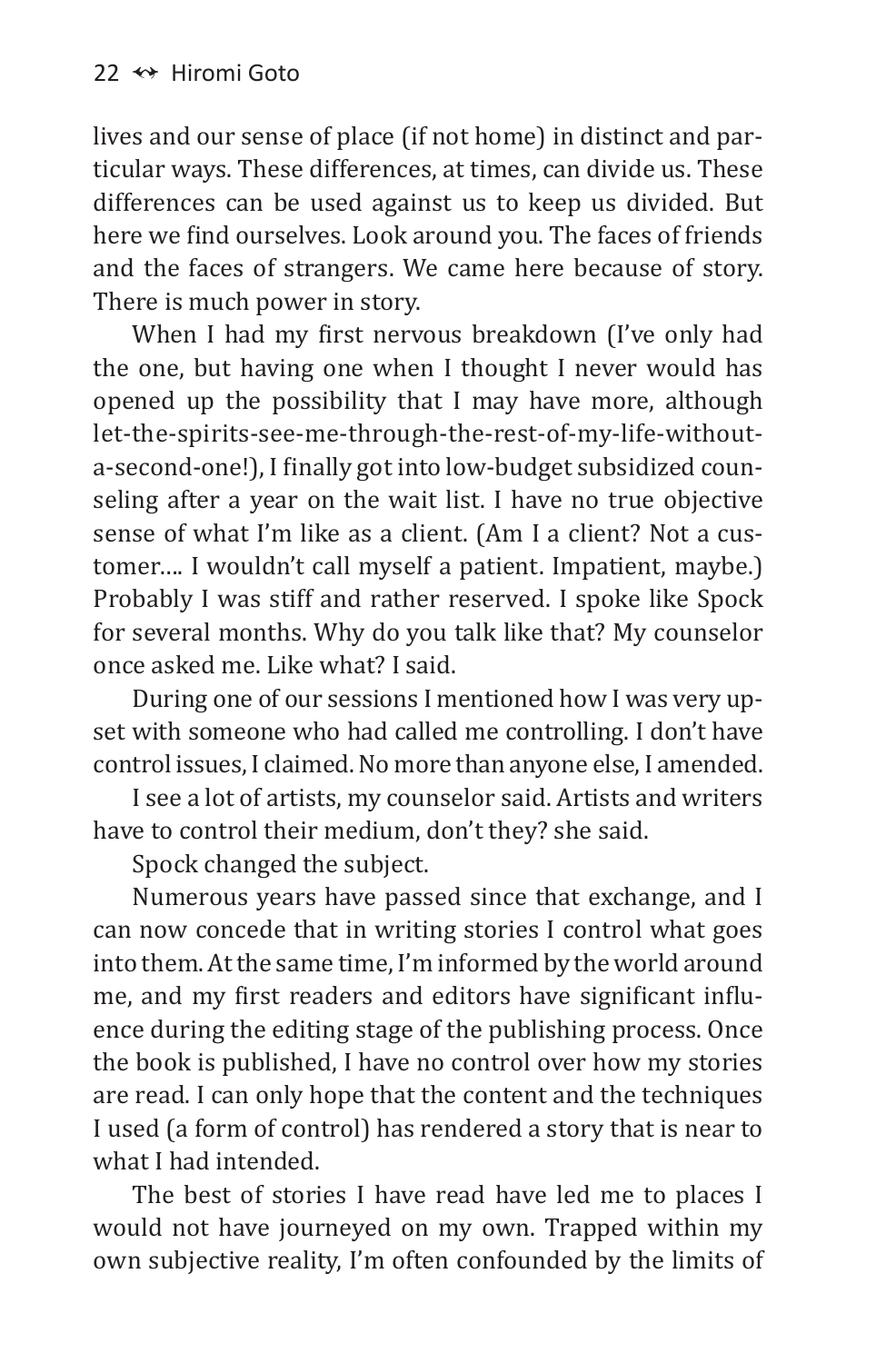my own thinking. I would like to be able to surprise myself, but I rarely do. I'm always utterly aware of what I think, if not why, and the banality of my own patterns can fill me with dismay. Of course I experience wonder in my engagements with other people, or in my interactions with nature or art, or music. But my own consciousness can begin to sound like Marvin the Paranoid Android. Not so much because I have the brain the size of a planet, but because I'm trapped within my own conscious self-consciousness.

What can a body do?

We can read....

Stories are powerful devices. And like all powerful devices they are capable of doing great harm as well as great good. Traditionally published fiction in North America has been predominantly representational fiction. The stories are recreations of known or recognizable elements in our world, such as people, animals, plant-life, etc. in an environment be it urban, rural, or "wild," in some form of interaction that is relational. Science fiction, fantasy, and horror may bring in elements that are imagined, or yet to be invented or discovered, etc. However, the narratives are still informed by a world experienced through a human filter, and, often, the introduction of the fantastic can be a way of better understanding the existing workings and relationships with the experiential world of that moment. The best of science fiction and fantasy can cast a kind of bending light. We see the familiar in unfamiliar ways. We see the unfamiliar in familiar ways.

Writing story is the act of inscribing a specific vision. But in inscribing the specific story she'd like to share, the writer exerts her control. In doing so she eliminates the possibilities of other inclusions. So writing stories can be, simultaneously, an act of creating as well as an act of exclusion.

How important, then, that published stories come from diverse sources; from the voices, experiences, subjectivities and realities of many rather than from the imagination of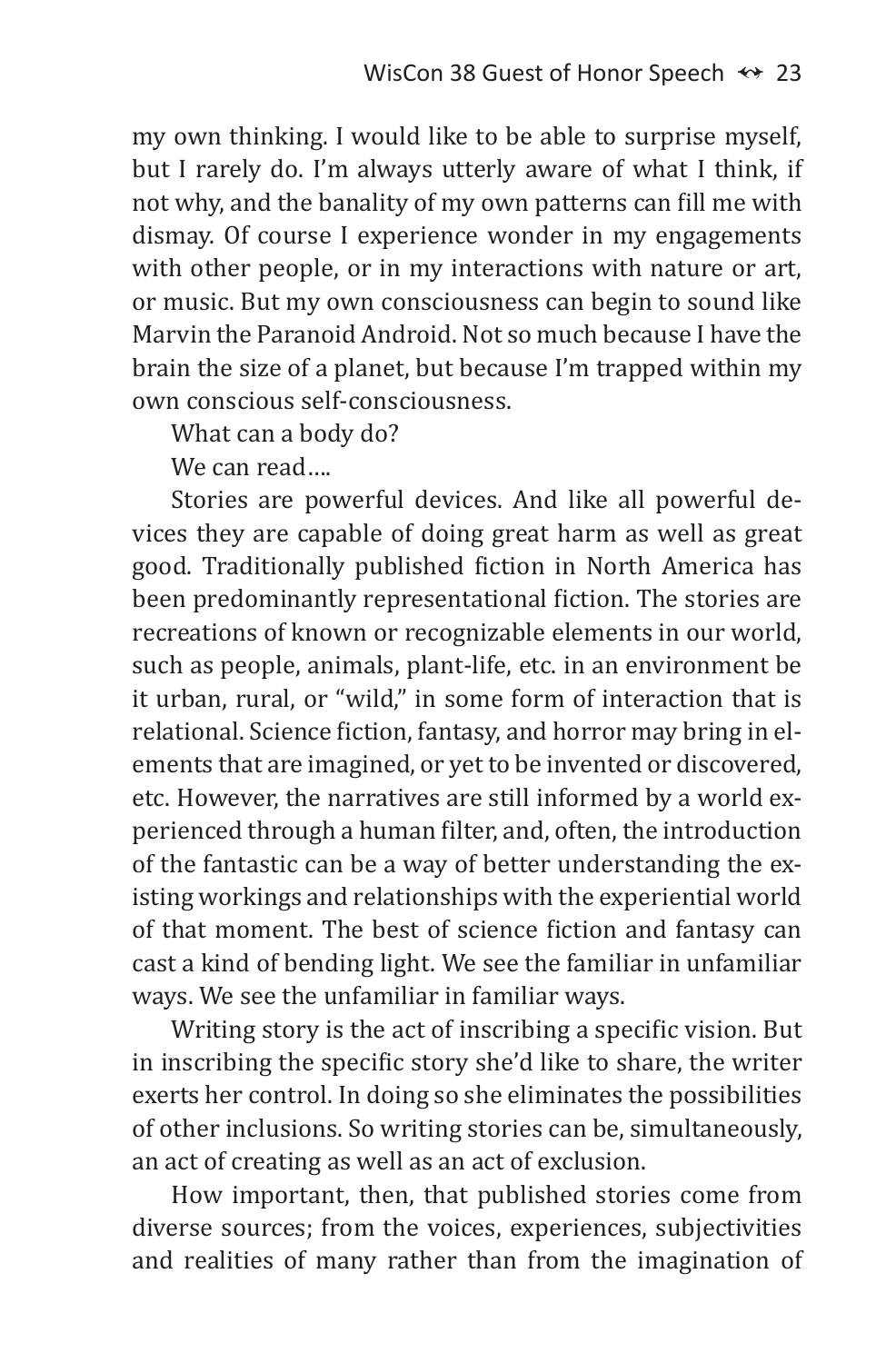dominant white culture. For even as we've been enriched and enlightened by tales from Western tradition, stories are also carriers and vectors for ideologies. And the white literary tradition has a long legacy of silencing, erasing, distorting, and misinforming.

Social media has had an effect upon how writers think about representation. Blogs, listservs, Livejournal, Facebook, Twitter, tumblr…sometimes the messages are simple and/or simplistic (Really, how much critical deconstructionist discourse can be accomplished in 140 characters?), but what some of these forms lack in complexity they make up for it in outcomes because of the speed with which the message travels and how many it can reach. There is power in numbers. When enough people are hashtagging WeNeedDiverse-Books there is an effect. Publishers think about ways they can expand their sales. Writers who haven't much thought about diversity begin wondering what it's all about. They begin to research and reconsider. Writers who have been writing stories with diverse subject matter and subjectivities raise their fist high in the air and shout, YES!

Readers and fans now have the capacity, in ways they've never had before, to effect change upon what kinds of stories will reach the public sphere. The one-way control that traditional publishing has held is being eroded by the needs and the desires of a reading public that will not be defined by an older colonial ideological imperative. Diverse readers are demanding stories that represent far more than white middle-class North America. We want and need narratives of diversity not just set in our present, but in our past and far, far into the future. And not only because these narratives are in short supply, but, more importantly, these inclusive tellings are a part of every day reality for everyone. This is realistic representation.

Much of my writing has been informed by a keen understanding of missing stories. One of my rather simple strate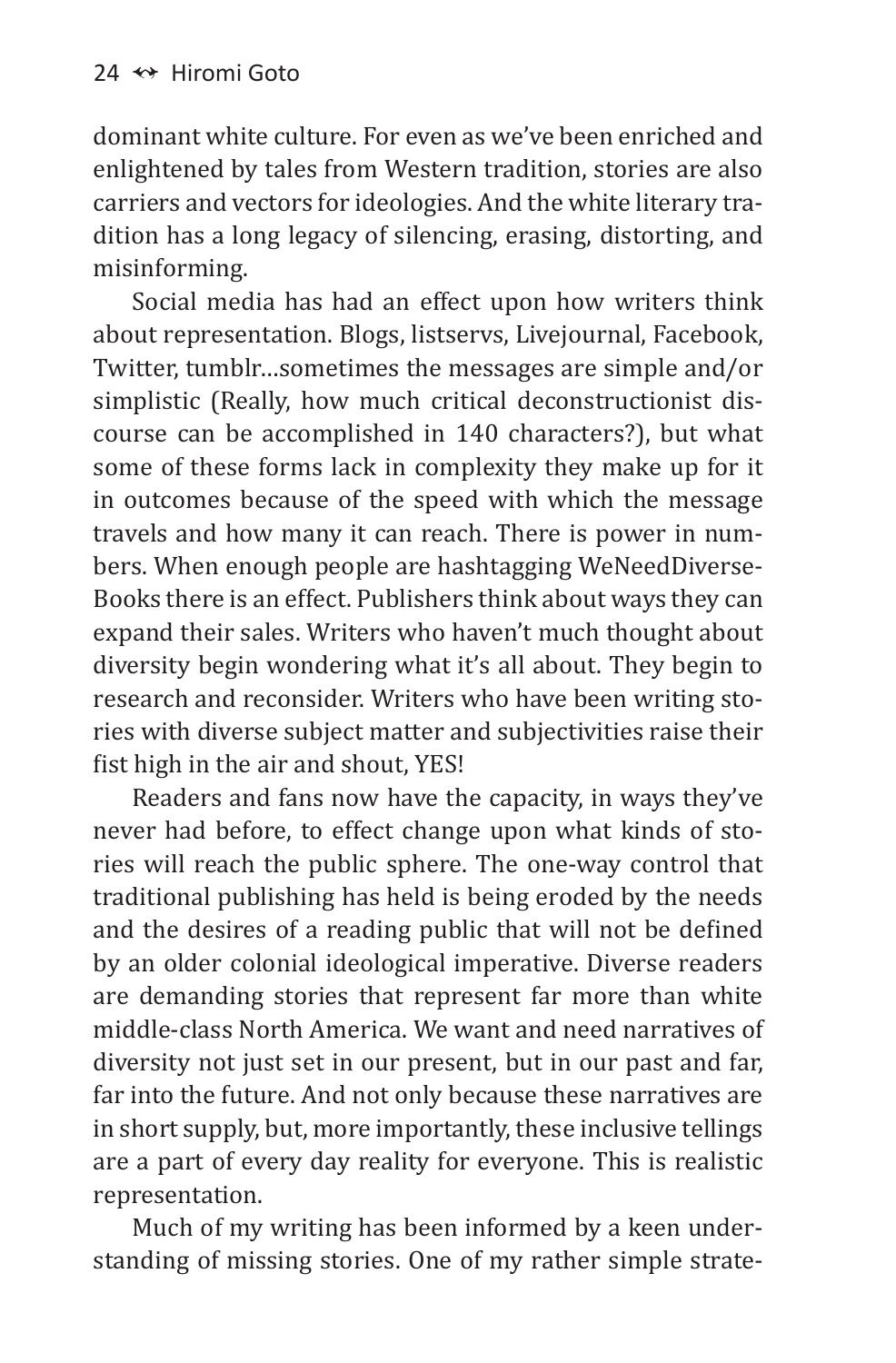gies has been to people my stories with main characters of, primarily, East Asian descent, from a North American context. Mainstream publishing does not in any way reflect the actual demographics of our society. And for such a very long time, the rich and complex lives of people of color, Indigenous peoples, have been reduced or simplified in the most racist of ways, if not entirely erased from literature arising from "the West." There have always been people of color and Indigenous peoples in "Western" societies, ever since peoples have had the capacity to journey/travel. But if we turned to examples of this lived and historical reality, it was not to be found in literature. There is still much more left to be done to balance this imbalance.

My first novel was a heartfelt roar against a lifetime of experiencing the effects of distorted renderings of Asian women in North American popular culture. I was taking control of my own representation, on my own terms, in my own language.

It matters who and what is being focused upon in fiction. It matters who is creating a fictional account of these tellings. I don't think the "burden of representation" rests upon the shoulders of those who are positioned as under-represented. If this were the case we would fall into an essentialist trap that will serve no one well. However, I'm okay with saying that it is my hope that white writers who are interested in writing about cultures and subjectivities outside of their own consider very carefully:

- 1. How many writers from the culture you wish to represent have been published in your country writing in the same language you will use (i.e., English) to write the story?
- 2. Why do you think you're the best person to write this story?
- 3. Who will benefit if you write this story?
- 4. Why are you writing this story?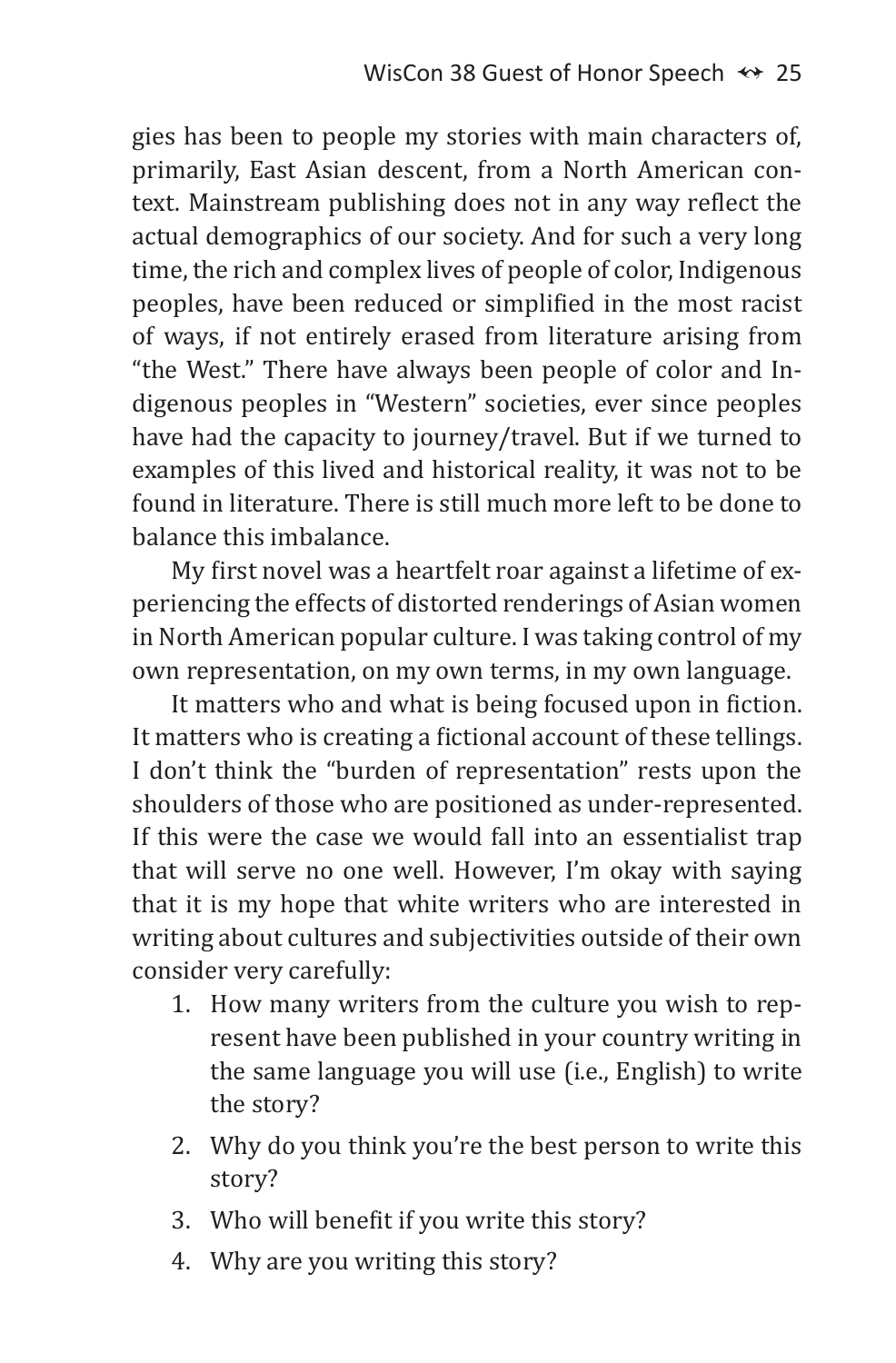- 5. Who is your intended audience?
- 6. If the people/culture you are selecting to write about has not had enough time, historically and structurally, to tell their story first, on their own terms, should you be occupying this space?

Stories are wondrous devices. They can serve as time travel modules as well as being the most perfect empathy-generating operations with holographic capabilities. Stories can create imaginary simulations of experience so rich and dense they can feel like they are your own. We can live and die, mourn and rejoice; we can feel affinity for a fictional character in a more intimate way than we can feel for our dearest friends and lovers, because we are allowed access to a character's mind. Fiction can sometimes feel more real than our lived lives. If only in that moment of intense connection, when our physical world slides away, and the words casts another before your mind's eye.

This magic is not a bubble world that exists in a neutral space. The magic was wrought by the author who has a connection to the world she was born into, and she consciously and subconsciously carries those relationships into the story.

The second stage of relationship can be found inside the story— the relationships between characters and their settings as written by the author. The relationships between the fictional elements are modified representations of what the author knows and/or imagines. Writers are creating semblances of relations in order to create a simulation for a particular effect.

The third relational moment is when the reader connects with the narrative—when she willingly suspends disbelief and accepts the story experience into her consciousness. At that moment the reader is engaged in a relationship with the writer, mediated by story. The writer has guided the parameters of the relationship, but she never has absolute control.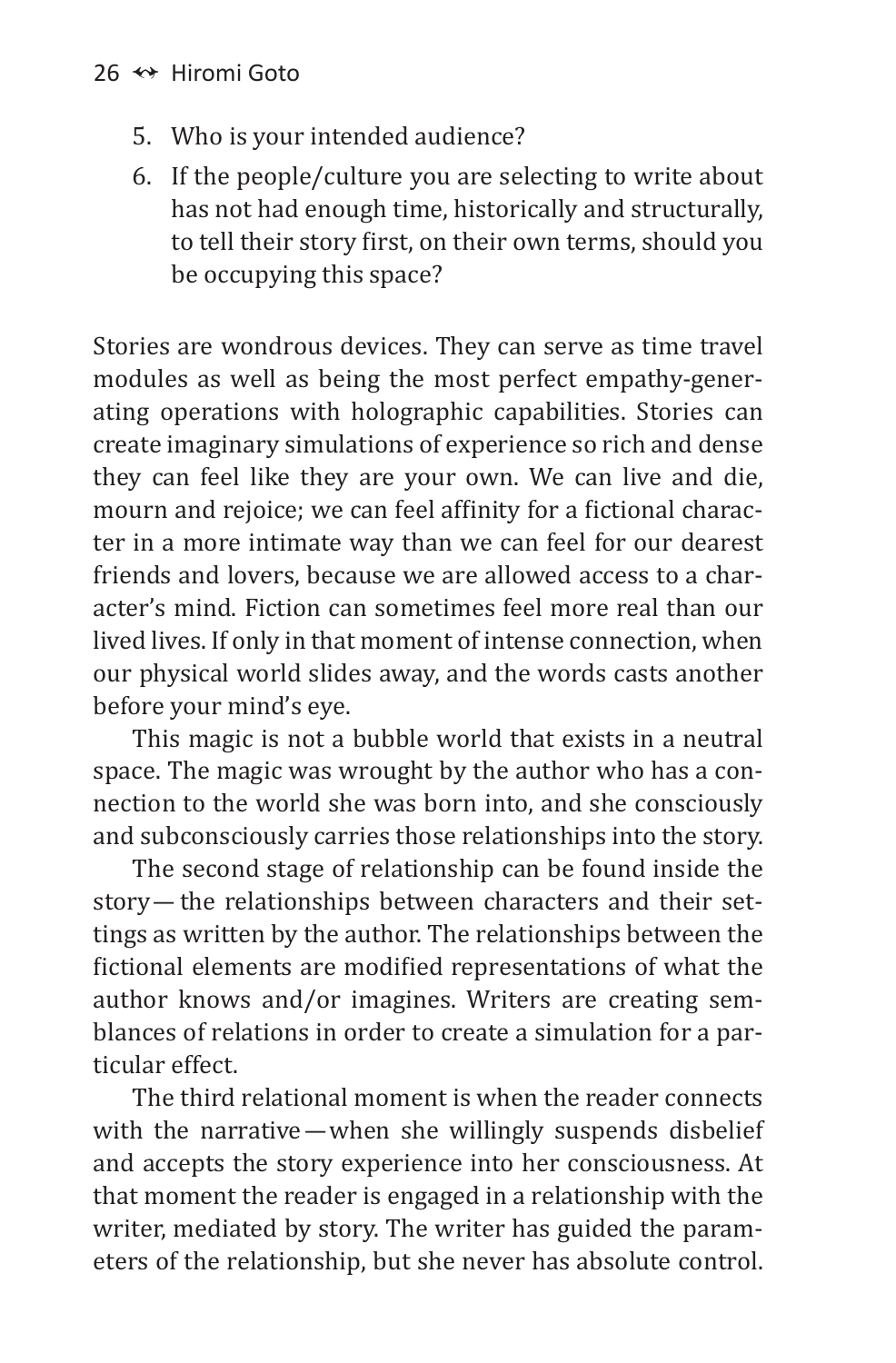The reader always has the power to terminate the relationship at any time by closing the book. The reader is not a blank slate of appreciation. The reader brings with her her own experiences of the world she lives in, and this mediates her understanding and appreciation of the text.

Finally, when the story has been read and integrated into the reader's understanding, she carries that experience and learning back into her own experiential world, a little changed, perhaps, and it may affect her own interactions with people in her life.

Imagine this happening one hundred times. A thousand times. Ten thousand times. A hundred thousand times….

Stories are powerful engagements.

If you are writing stories with the intention of dispersing them to a wider public how great the responsibility that is placed upon your shoulders. No one has enlisted you to take up this responsibility. In the moment when the writer decides she will share her story with others, she has willingly engaged in an action that sets off vectors of expanding relations that move both forward and backward into time. For just as the writer has ties to lives, communities, history, the future, so, too, do the story and the readers who will interact with the representation.

This level of responsibility can be paralyzing. How can we ever know enough, be mindful enough, to be able, at the very least, to do no harm to others? How do we dare place words in the mouths not our own? Who am I to embark upon this engagement when what I know, what I have experienced, is such a tiny mark upon this planet?

Silence. In the space where your voice would have rang out with its distinct articulation. The moment you silence your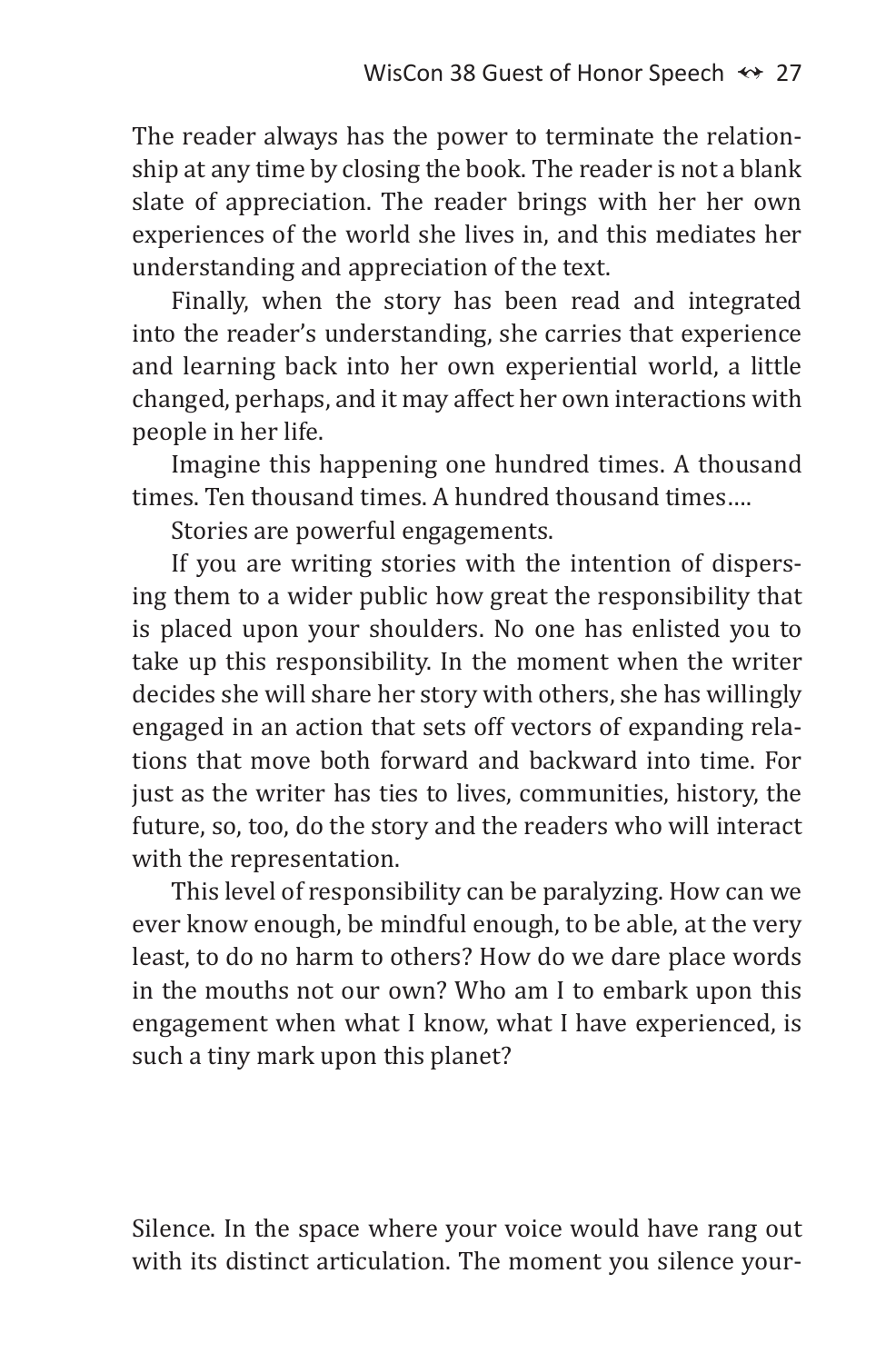self a gap opens up, and someone else, who may have no qualms in occupying that space, will leap in to speak out on their own terms. If you're a writer (a dreamer) from a people, a community, a history that has been long-marginalized, silenced, or misrepresented, we so desperately need to hear your story in your voice, in your own grammar of perception and articulation….

When the seed of desire to write stories first began germinating inside my chest I did not think about control, representation, ideologies, power systems, colonialism. I was a lonely child who was much confused by the workings of a hypocritical adult world, where adults said one thing, then did the opposite. When the people who said they loved me were also the people who hurt me the most. Where school was a blur of confusion, and uncertainty sat with me at the kitchen table every single day. I was in Grade Three or Four when the confusing array of consonants and vowels transformed from syllabic syncopation into the English language. I could read. And, suddenly, I could fly….

Flight is a crucial survival technique. For all that we imagine otherwise, without our weapons we are not an apex predator. Our nails are soft. Our teeth blunt. Our skin easily pierced. Children and women feel their vulnerability most keenly. I was child growing up with Christian parents who loved me, but were also dysfunctional. The rod was not spared and we were not spoiled. Any stability to be found was provided by my grandmother. But she was also an older woman, living in the home of my father. She was also a person of her generation, and she was a part of the administration of punishments for bad behavior.

"We got in trouble so much," I once said to my sister. "Why were we always in trouble or afraid that we were going to be in trouble. How bad were we? I don't remember. It's all a blur."

"We were being children," my sister said.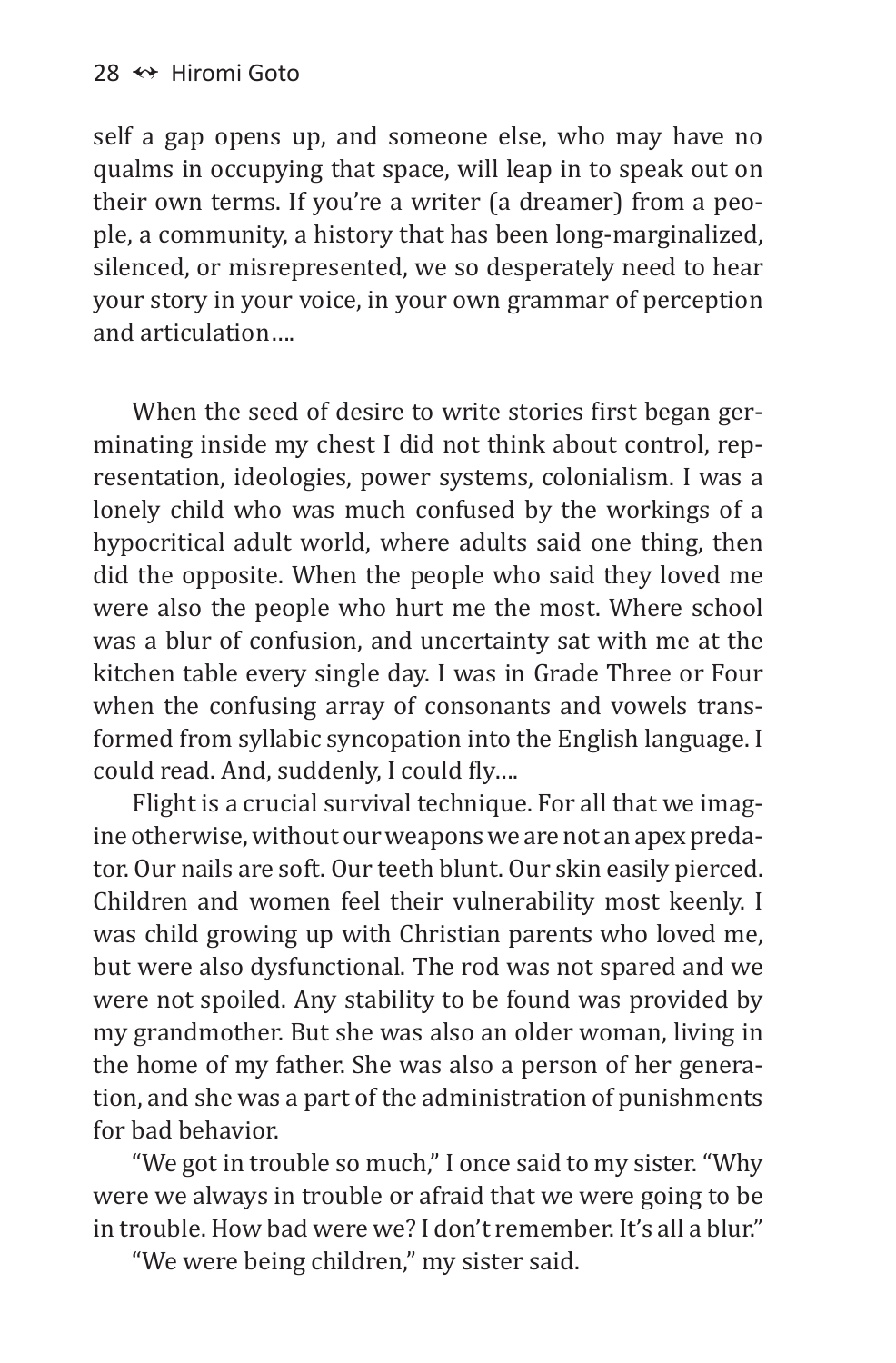Reading provided an escape from the confusion of the adult-ruled world around me. Stories transported me to places far from home, where I could feel with my entire being, infused with passion, suspense, adventure, love, longing, magic, without there being a risk to my core self. I could feel without fear. Stories allowed for an engagement that opened my young sensibilities to experience a wider world, a wider imagination, a nuanced and subtle emotional range that could not be safely explored from inside my family dynamics. These childish explorations I embarked upon in fiction can be said to be controlled environments. I did not know this then. When I was a child I thought as a child, and my emotions were simple but keenly intense in that way children are capable of feeling. Reading allowed me to explore an emotional landscape that ranged far and wide, and this was possible through the growing powers of imagination. The more I read, the more my powers of imagination developed.

When I became an adult and a writer I thought as an adult with a wider range of historical and cultural contexts to understand the complicated world in which I lived. I could identify the oppressive systems that are used to govern and control, and I could think of ways I could destabilize these forces, in small ways, through actions. In my writing I could shape different kinds of story structures, cast focus upon different kinds of heroes, and illustrate dynamics that imagined alternate ways of understanding power and conflict.Ithought as an adult, and wrote as an adult, but I did not put away all the childish things.

For all that vast swathes of my childhood memories have been lost or buried, I have not forgotten the sweet pain intensity of emotional engagement that can be felt through story. This is a feeling I still experience today. I have kept these feelings intact. Just as I have carried my imagination, or my imagination has carried me, from my childhood to where I am today. Here. In this very space in time. A brief and miniscule moment in